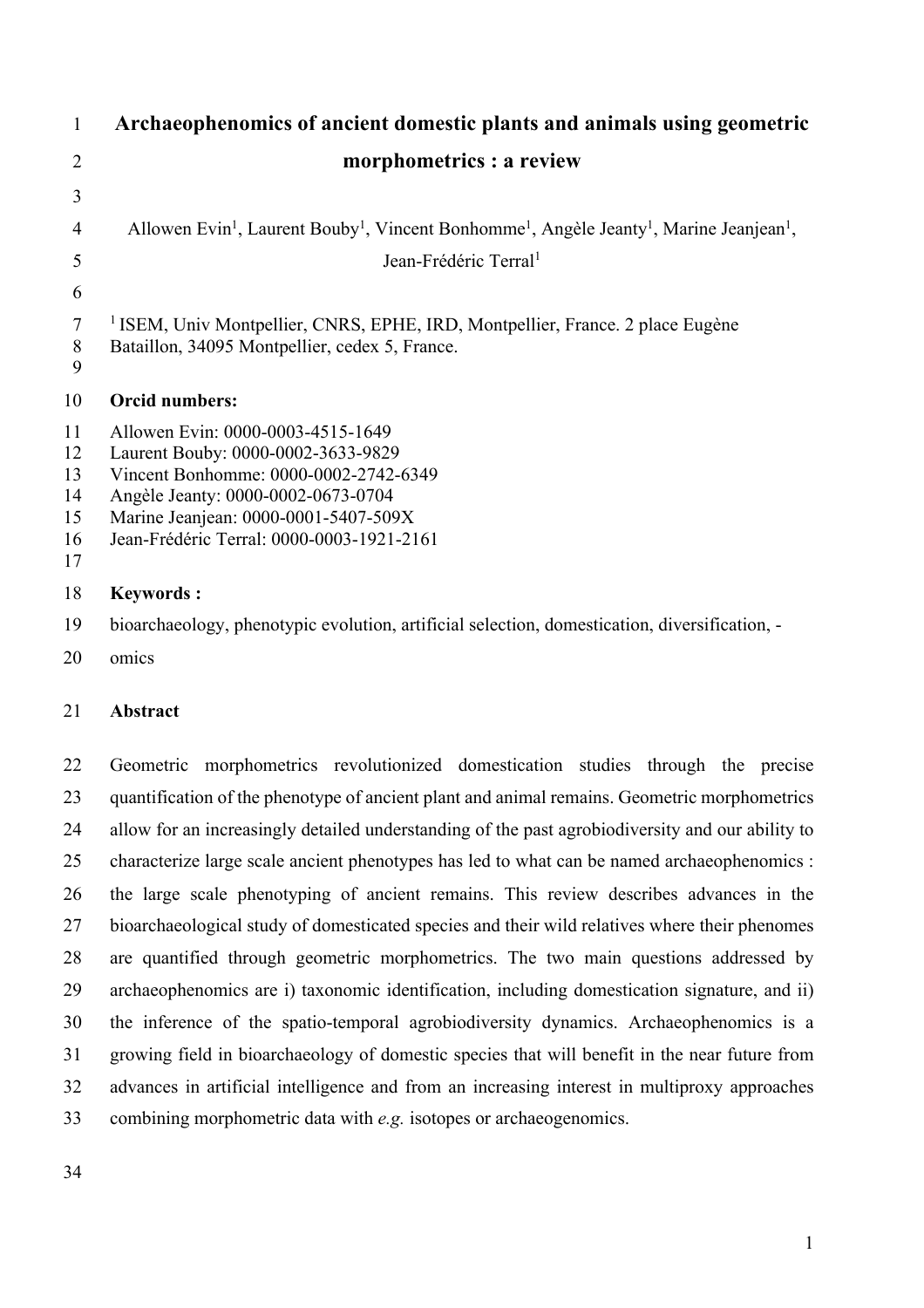#### **1. Introduction**

 Domesticated species have played a major role in the development of Charles Darwin's work, being the subject of the first chapter of the 'Origin of Species' (Darwin, 1859) and later of a dedicated book, 'The variation of animals and plants under domestication'(Darwin, 1868) where he described the mechanisms of variation in domestic species. With his work, Darwin contributed to the understanding of the morphological changes that occurred during the long process of domestication. For most domesticated species, modern breeds and varieties today present a huge morphological diversity reflecting millennia of human selection for many purposes (*e.g.* food production, work, aestheticism) in various environmental conditions. While the study of the current domestic diversity is mainly carried out in agronomic research, with breed and varietal improvement using molecular breeding programs, a large amount of research has been done to explore the past diversity of domestic species whose remains are found in increasing numbers in archaeological deposits. The methodological development in 48 morphometrics have revolutionized, qualitatively and quantitively, the study of the phenotype of those remains. Today we have reached a state where the use of several tools, including morphometrics, have allowed phenome (*i.e.* the full set of observable traits) quantification of a large number of archaeological specimens leading to a renew in the study of archaeological remains of domestic species. We here coin the word *archaeophenomics* for such large-scale quantification of phenotypic data from archaeological specimens. Archaeophenomics, *i.e.* phenomics of the past, is an emerging field that will likely become a standard for future bioarchaeological studies. This neologism fulfils the needs to express the new realities of bioarchaeological domestication studies.

#### *From phenomics to archaeophenomics*

 Phenomics, the analysis of high-dimensional phenotypic data, is part of the '-omics' revolution 59 as genomics or proteomics. Phenomics is the new generation of acquisition and analysis of phenotypic data based on techniques which allow a very large amount of quantitative characters 61 to be acquired and processed with minimal handling time. Assessing the full phenome of an organism is illusional (Houle, Govindaraju, & Omholt, 2010) and this is even more true in bioarchaeology. Archaeological remains of plants and animals are often altered by taphonomical processes (*e.g.* preservation, fragmentation). Despite these inherent constraints associated with studying archaeological material, the large quantity of remains allows for large-scale morphometric analyses.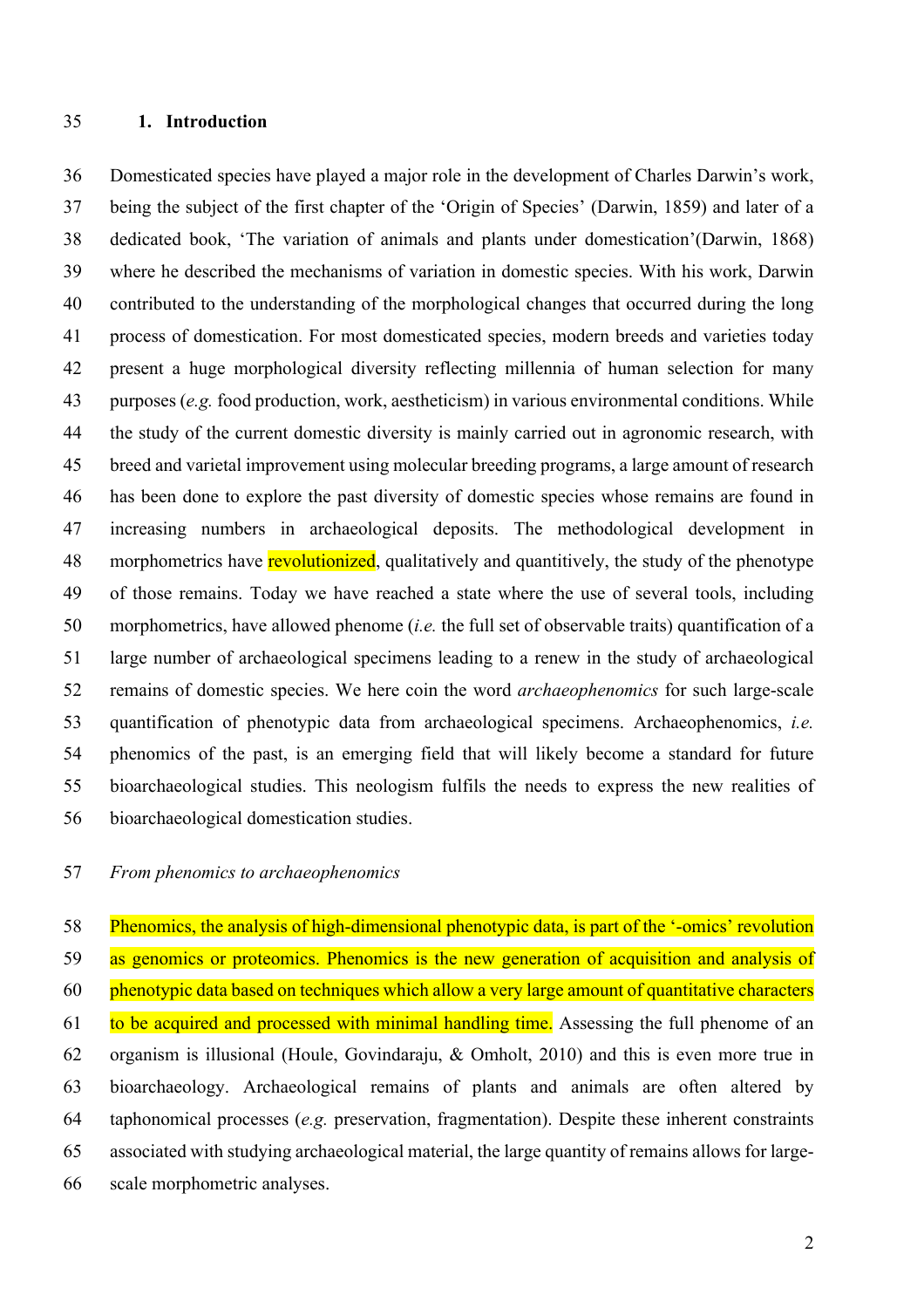Morphometrics is one of the many tools of *phenomics.* The 'morphometric revolution' corresponding to the development of *geometric morphometrics* (GMM), *i.e.* the study of forms in multi-dimensional spaces, allow more in-depth investigation of morphological changes (Adams, Rohlf, & Slice, 2004; Rohlf & Marcus, 1993). The main improvement of geometric morphometrics compared to the so-called 'traditional morphometrics' is that biological forms are no longer captured by sets of independent measurements of lengths or angles, but by sets of point coordinates, improving dramatically the capture of the geometric complexity of these objects (Bookstein, 1991; Kuhl & Giardina, 1982; Rohlf & Marcus, 1993). Morphometric analyses are often the only available approach for studying the morphology of ancient remains with a fine-scale resolution, while suffering less from preservation limitations than *e.g.* ancient DNA and offering much better possibilities for being carried out on a large scale at a limited cost, in both time and money. This is especially true for plants whose remains are often found charred, a condition strongly detrimental to DNA preservation and which generally prevents the analysis of these remains, at least with current aDNA techniques (Nistelberger, Smith, 81 Wales, Star, & Boessenkool, 2016). Most of the time, once a specimen is recovered a 82 morphometric analysis can be performed, as long as the structures grabbing the geometrical features analysed are present. While it is always better to analyse complete specimens, fragmented remains can even be studied using a restricted version of the initial protocol since fragmentation does not necessary prevent taxonomical identification (e.g. Cornette et al., 2015; Owen et al., 2014, Durocher in press). Geometric morphometric techniques are therefore particularly well adapted to bioarchaeological studies and are a growing field in the discipline. 

89 Archaeophenomics appears to be as a major breakthrough in bioarchaeology, with a drastic quantitative change in the scale of the number of specimens and populations that can be analysed, and a qualitative improvement provided by an increased resolution of the analyses paired with a better description of the morphometric variation with improved detection and visualisation of the shape variation.

*Aim and scope of the review*

 Here we provide an exhaustive review of bioarchaeological studies using archaeophenomics, through geometric morphometrics, to study archaeological remains of domestic species. We restricted our review to studies published in international journals (*i.e.* excluding grey literature), only those focusing on domestic species and that include archaeological specimens.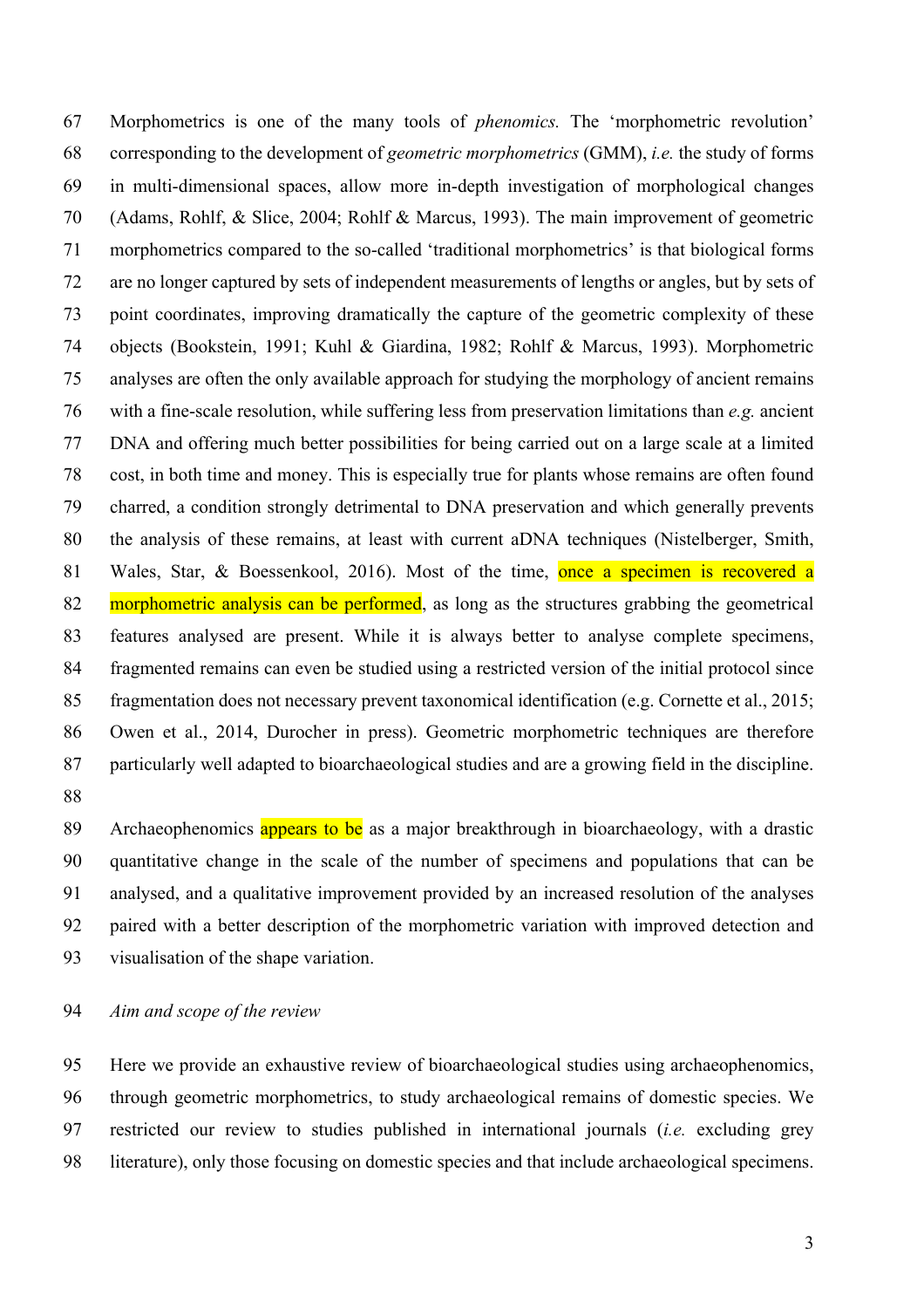This therefore explicitly excludes: studies of commensal species (*e.g.* rodents (Cucchi, 2008; Cucchi et al., 2014; Valenzuela-Lamas, Baylac, Cucchi, & Vigne, 2011)); studies focusing only on the ancestors and modern relatives of the domestic populations (*e.g.* Late Glacial horse (Bignon, Baylac, Vigne, & Eisenmann, 2005), rabbit (Pelletier, 2019)); and finally the numerous studies focusing only on modern domestic specimens (*e.g.* Battesti et al., 2018; Bonhomme et al., 2017; Evin et al., 2022; Evin, Dobney, et al., 2015; Gros-Balthazard et al., 2016; Hanot et al., 2021; Harbers et al., 2020; Neaux et al., 2020; Pelletier, Kotiaho, Niinimäki, & Salmi, 2020, 2021). Yet these studies are of prime interest for the understanding of ancient populations, they fall out of the scope of this review.

#### **2. Geometric morphometrics in archaeophenomics**

 The development of geometric modern morphometrics (GMM) (Bookstein, 1991; Rohlf & Marcus, 1993) came as a response to the conceptual and methodological limits of traditional morphometric methods, such as a better ability to efficiently partition the size and the shape components of the form variation and the possibility of visualizing shape variation. Shape analysis, through geometric morphometrics, allows analysing microscale variation that could not otherwise be identified using traditional techniques. Two main geometric morphometric approaches are currently used in bioarchaeology (fig. 1): **Procrustes approaches** through the acquisition of landmarks and sliding semi-landmark coordinates **and outline analyses** using various methodologies (see below). In bioarchaeology, as in biology, objects are studied in two- or three-dimensions depending on the geometry and size of the remains. Until recently, all archaeobotanical remains appear to have been studied in 2D from digital images, though one recent publication used 3D X-ray-computed tomography to quantify watermelon seeds (Wolcott et al., 2021) (table 1). In addition, archaeobotanical remains are nearly exclusively studied through their outlines geometries using mainly either Elliptic Fourier transforms (EFT) (Giardina & Kuhl, 1977; Kuhl & Giardina, 1982) or natural/orthogonal polynomial equations (Rohlf, 1990) (table 1) and only few studies use landmarks and sliding semi-landmarks coordinates (Ros et al. 2014; García-Granero et al. 2016; Wolcott et al. 2021) (table 1).

For animals, teeth are studied in 2D and the same applies to some postcranial bones (*e.g.*

phalanges, and talus) although it is quite possible to study them in 3D (Hanot, Guintard, Lepetz,

129 & Cornette, 2017; Haruda, 2017) (table 1). The same applies to mandible that are studied either

in 2D (cat: (Vigne et al., 2016), dog: (Ameen et al., 2019)) or 3D (dog: (Drake et al., 2017)).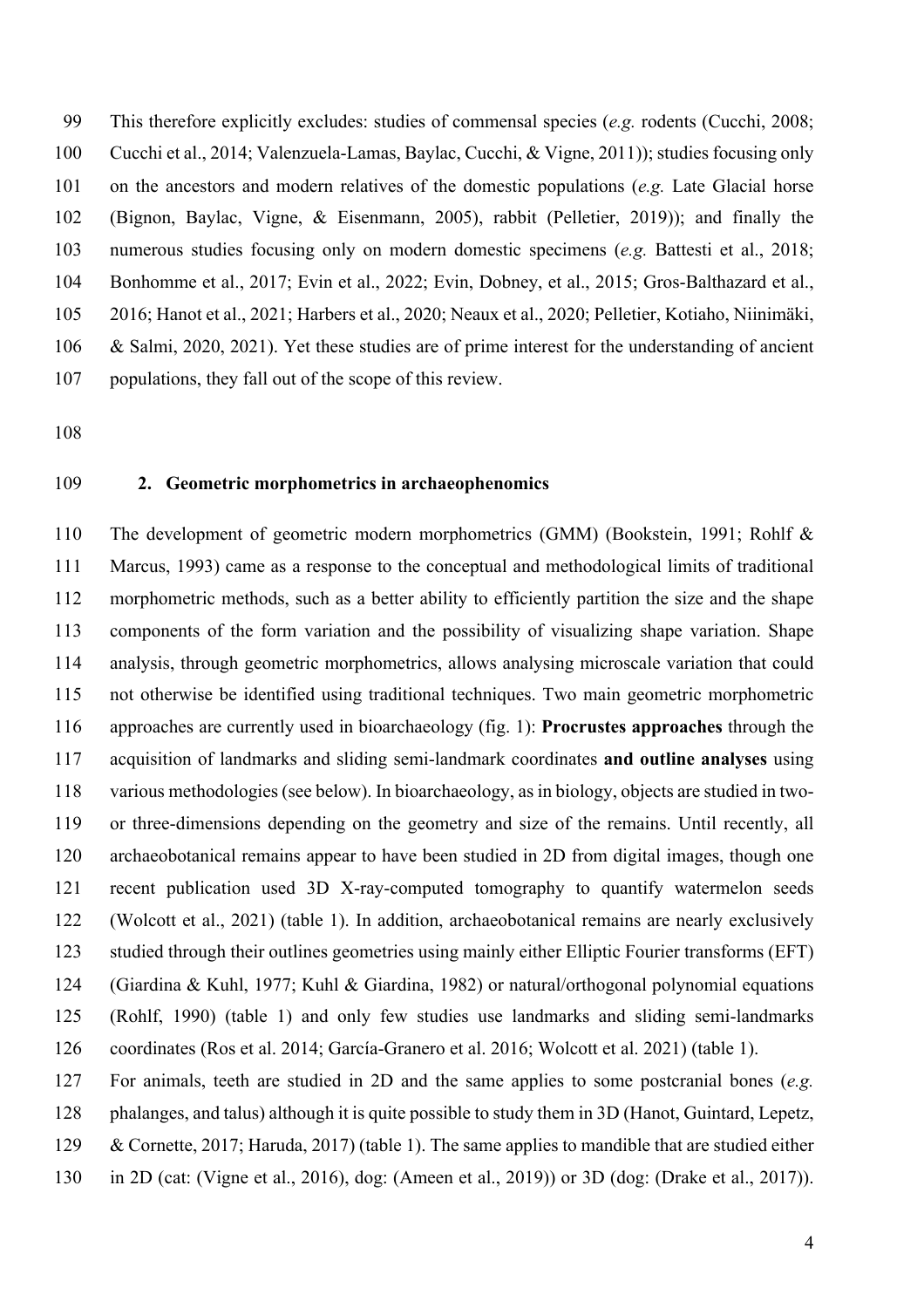- Skulls, which are geometrically more complex objects, are studied in 3D, either directly on the specimens using *e.g.* a Microscribe digitizer (Drake & Klingenberg, 2008; Geiger et al., 2017; Hanot et al., 2017) or through 3D model reconstruction obtained by CT-scanning (Schoenebeck, Hamilton-Dyer, Baxter, Schwarz, & Nussbaumer, 2021) or photogrammetry (dog: (Ameen et al., 2019)). So far, a single study really takes advantage of a CT-scanning technology to analyze the internal structure of the skull that is the inner ear morphometry (Clavel et al., 2021).
- 
- *<Figure 1> Example of geometric morphometric protocols applied to bioarchaeological*
- *remains. A Example of Procruste approaches used to quantify the morphometric variation of*
- *canid skulls with 3D landmarks. B Example of protocols for 2D outline analyses used to*
- *quantified the morphometric variation of barley grains.*



3. **Domestic species studied with geometric morphometrics**

 We identified a total of 71 studies among which 38 focus on animals and 33 on plants (fig. 2.A, table 1, SI table 1).

- For animals, only mammals have been studied (though a PhD thesis should be mentioned on chicken (Foster, 2018)), which also represent the large majority of domesticated animals. Ten 150 species are listed and the most represented taxa are pig  $(N=16)$ , followed by dog  $(N=9)$ , equids (N=5, horse and donkey), caprines (sheep and goat) (N=5), camelids (N=3, guanaco and llama), and finally cat, and cattle with a single mention (table 1, fig. 2). Animal studies focus primarily
- on teeth (N=21), skull (N=10, cranium and mandible), in a much larger majority than
- postcranial bones (*e.g.* talus, phalanges or calcaneus) (SI-table 1).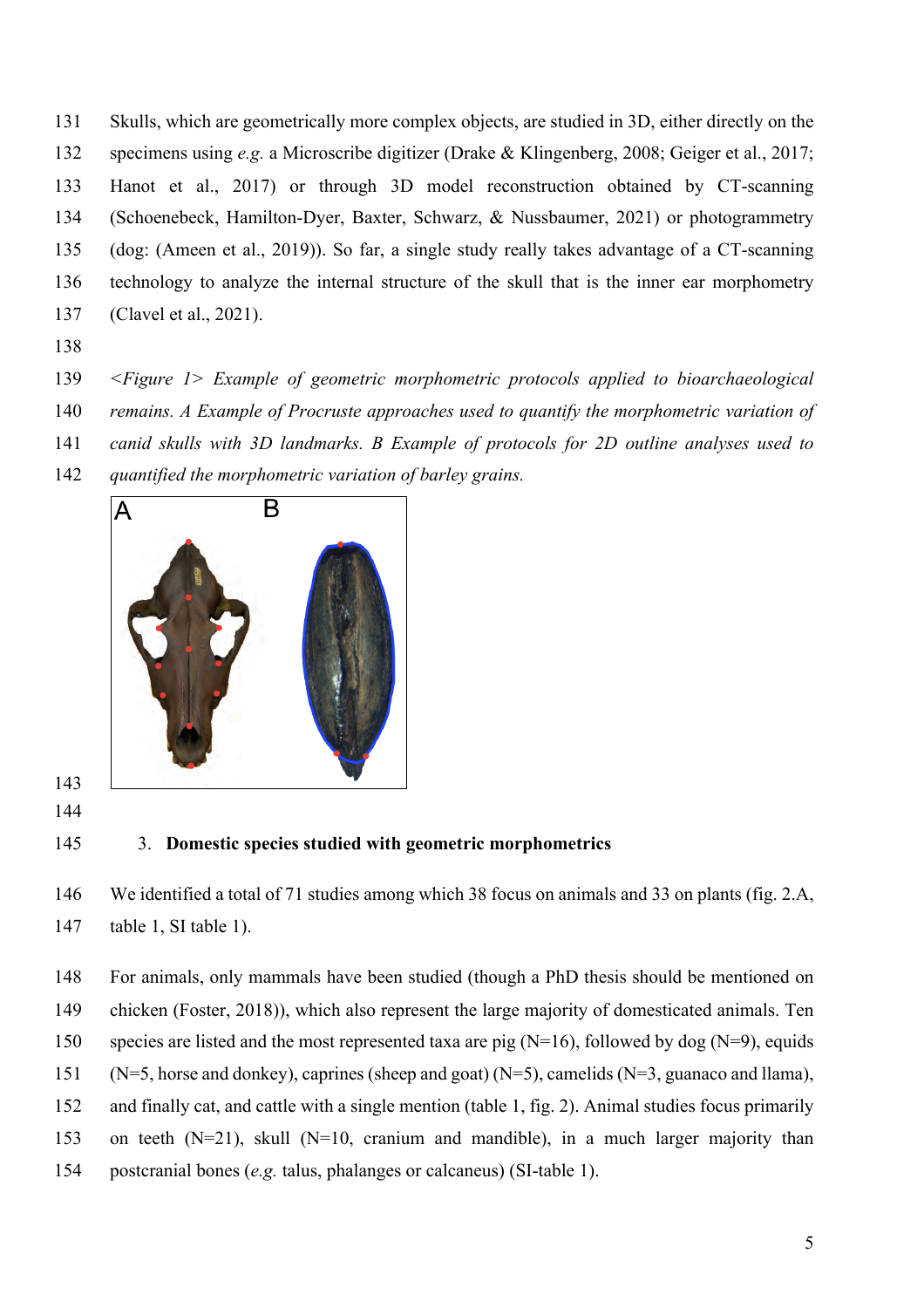- For plants, only angiosperms are concerned and 14 species (or group of closely related species)
- are listed with grapevine that largely outnumber other species in terms of publications number
- 157 (N=15), followed by olive  $(N=6)$ , date palm  $(N=3)$  while all other species are only represented
- by a single mention (table 1). A higher number of studies is dedicated to dicotyledons (N=27)
- 159 than to monocotyledons (N=6) and focus exclusively on fruits and seeds (SI table 1).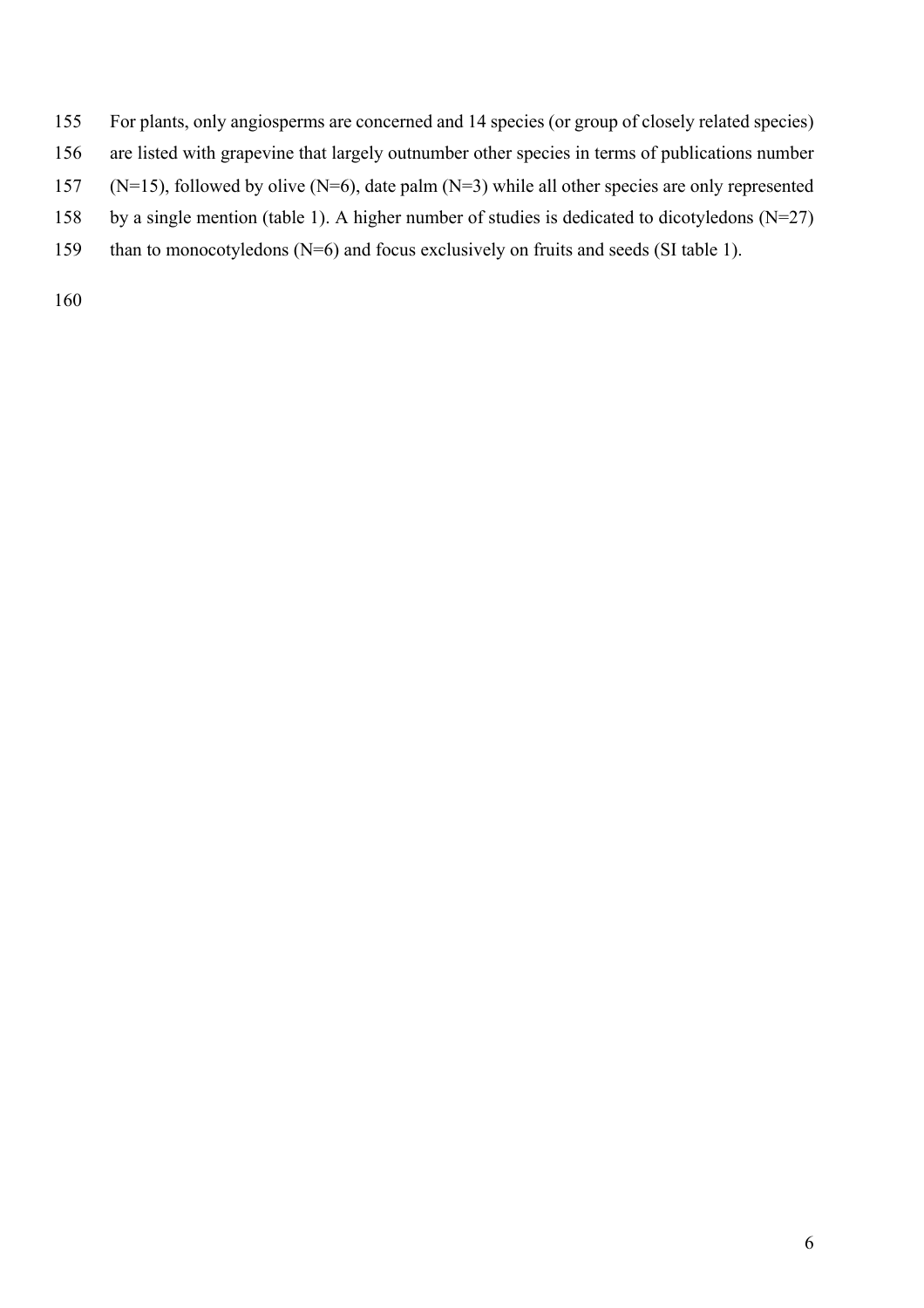162 <Table 1> List of the reviewed publications. An extended version of the table, including 163 research themes, employed methodology, and combination with biomolecular markers can be 164 found in SI-table 1.

| Group          | Taxa                                      | <b>References</b>                                                                                                                                                                                                                                                                                                                                                                                                                                                                                                         |
|----------------|-------------------------------------------|---------------------------------------------------------------------------------------------------------------------------------------------------------------------------------------------------------------------------------------------------------------------------------------------------------------------------------------------------------------------------------------------------------------------------------------------------------------------------------------------------------------------------|
|                | Pig                                       | (Balasse et al., 2016; Bartosiewicz et al., 2013; Bopp-Ito, Cucchi, Evin,<br>Stopp, & Schibler, 2018; Cucchi et al., 2016, 2021; Cucchi, Fujita, &<br>Dobney, 2008; Cucchi, Hulme-Beaman, Yuan, & Dobney, 2011; Dobney,<br>Cucchi, & Larson, 2008; Duval, Cucchi, Horard-Herbin, & Lepetz, 2018;<br>Duval, Lepetz, Horard-Herbin, & Cucchi, 2015; Evin, Flink, et al., 2015;<br>Frémondeau, De Cupere, Evin, & Van Neer, 2017; Krause-Kyora et al.,<br>2013; Marom et al., 2019; Ottoni et al., 2013; Price & Evin, 2017) |
| Mammals        | Dog                                       | (Ameen et al., 2019; Daza Perea, 2017; Drake, Coquerelle, & Colombeau,<br>2015; Drake et al., 2017; Drake & Klingenberg, 2008; Fisher, 2019; Geiger<br>et al., 2017; Manin & Evin, 2020; Schoenebeck et al., 2021)                                                                                                                                                                                                                                                                                                        |
|                | Caprines (sheep and goat)                 | (Colominas et al., 2019; Haruda, 2017; Haruda, Varfolomeev, Goriachev,<br>Yermolayeva, & Outram, 2019; Pöllath, Alibert, Schafberg, & Peters,<br>2018; Pöllath, Schafberg, & Peters, 2019)                                                                                                                                                                                                                                                                                                                                |
|                | Equids (horse and                         | (Chuang & Bonhomme, 2019; Clavel et al., 2021; Cucchi et al., 2017;                                                                                                                                                                                                                                                                                                                                                                                                                                                       |
|                | donkey)                                   | Hanot et al., 2017; Seetah, Cardini, & Barker, 2016)                                                                                                                                                                                                                                                                                                                                                                                                                                                                      |
|                | Camelids (guanaco and<br>llama)           | (Hernández, L'Heureux, & Leoni, 2021)                                                                                                                                                                                                                                                                                                                                                                                                                                                                                     |
|                | Cat                                       | (Vigne et al., 2016)                                                                                                                                                                                                                                                                                                                                                                                                                                                                                                      |
|                | Cattle                                    | (Cucchi et al., 2019)                                                                                                                                                                                                                                                                                                                                                                                                                                                                                                     |
|                | Date palm                                 | (Gros-Balthazard et al., 2017; Sallon et al., 2020; Terral et al., 2012)                                                                                                                                                                                                                                                                                                                                                                                                                                                  |
| Monocotyledons | Barley                                    | (Jérome Ros, Evin, Bouby, & Ruas, 2014)                                                                                                                                                                                                                                                                                                                                                                                                                                                                                   |
|                | Millet                                    | (García-Granero et al., 2016)                                                                                                                                                                                                                                                                                                                                                                                                                                                                                             |
|                | Wheat                                     | (Bonhomme et al., 2016)                                                                                                                                                                                                                                                                                                                                                                                                                                                                                                   |
|                | Lemon                                     | (Grasso, Mavelli, & Fiorentino, 2018)                                                                                                                                                                                                                                                                                                                                                                                                                                                                                     |
|                | Melon                                     | (Sabato et al., 2019)                                                                                                                                                                                                                                                                                                                                                                                                                                                                                                     |
|                | Grapevine                                 | (Bacilieri et al., 2017; Bonhomme et al., 2020; Bonhomme, Terral, et al.,<br>2021; Bouby et al., 2018, 2021; Figueiral et al., 2015; Mariotti Lippi et al.,<br>2020; Margaritis et al., 2021; Moricca et al., 2021; Orrù, Grillo, Lovicu,<br>Venora, & Bacchetta, 2013; Pagnoux et al., 2015, 2021; Terral et al., 2010;<br>Ucchesu et al., 2015, 2016; Valamoti et al., 2020)                                                                                                                                            |
| Dicotyledons   | Olive                                     | (Bourgeon et al., 2018; Margaritis et al., 2021; Newton, Lorre, Sauvage,<br>Ivorra, & Terral, 2014; Newton, Terral, & Ivorra, 2006; Terral et al., 2004,<br>2021)                                                                                                                                                                                                                                                                                                                                                         |
|                | Opium poppy                               | (Jesus et al., 2021)                                                                                                                                                                                                                                                                                                                                                                                                                                                                                                      |
|                | Cherry                                    | (Burger, Terral, Ruas, Ivorra, & Picq, 2011)                                                                                                                                                                                                                                                                                                                                                                                                                                                                              |
|                | Pulses (grass pea, lentil,<br>broad bean) | (Tarongi et al., 2020)                                                                                                                                                                                                                                                                                                                                                                                                                                                                                                    |
|                | Watermelon                                | (Wolcott et al., 2021)                                                                                                                                                                                                                                                                                                                                                                                                                                                                                                    |

165

166 Since 2004, year of the first publication included in this review (Terral et al., 2004), the yearly

167 number of published bioarchaeological studies on domestic animal and plant species using

168 geometric morphometrics is steadily increasing (Fig. 1.B).

169

170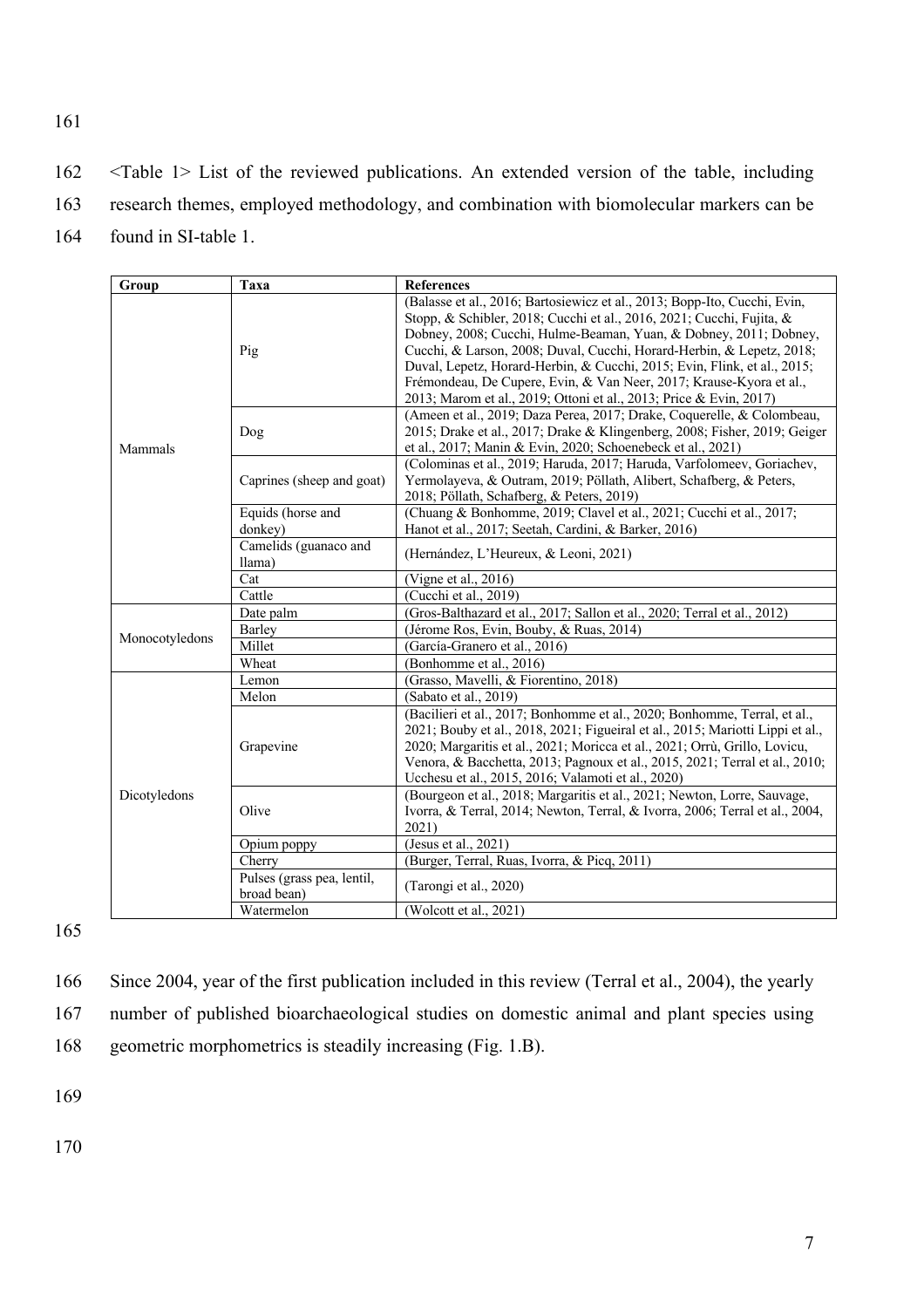- 171 *<Figure 2> Bioarchaeological archaeophenomic studies, concerning domestic species and*
- 172 *using geometric morphometrics, represented by taxa (A) and year (B). A: relative frequencies*
- 173 *of the different groups studied. B: Evolution of the number of studies per year. Details of the*
- 174 *references can be found in table 1 and SI table 1.*



 The number of phenomes now available greatly differs between species with grapevine coming out on top with a maximum of 2223 archaeological seeds having been quantified in one single study (Pagnoux et al., 2021). The number of papers published per year is still low compared to *e.g.* palaeogenomic studies (~1480 references obtained for a quick online search of the term "palaeogenomics" in google scholar the 11/02/2022). Numbers of studied individuals are usually lower for animals which are mostly represented by fewer individuals per archaeological assemblage. It should be noted, however, that the concept of 'individual' differs here between archaeozoology and archaeobotany, since an animal will be represented by single elements such as a cranium or a lower right third molar, while numerous studied individuals (*e.g.* seeds or fruit-stones) may come from a single plant individual.

#### 186 **4. Main bioarchaeological research themes based on GMM data**

 Archaeophenomics through geometric morphometrics is increasingly used for bio- archaeological studies for two main purposes that are the **taxonomic identification** of the archaeological remains including the domestication signature, and to assess the **agrobiodiversity variation in both time and space** primarily related to processes of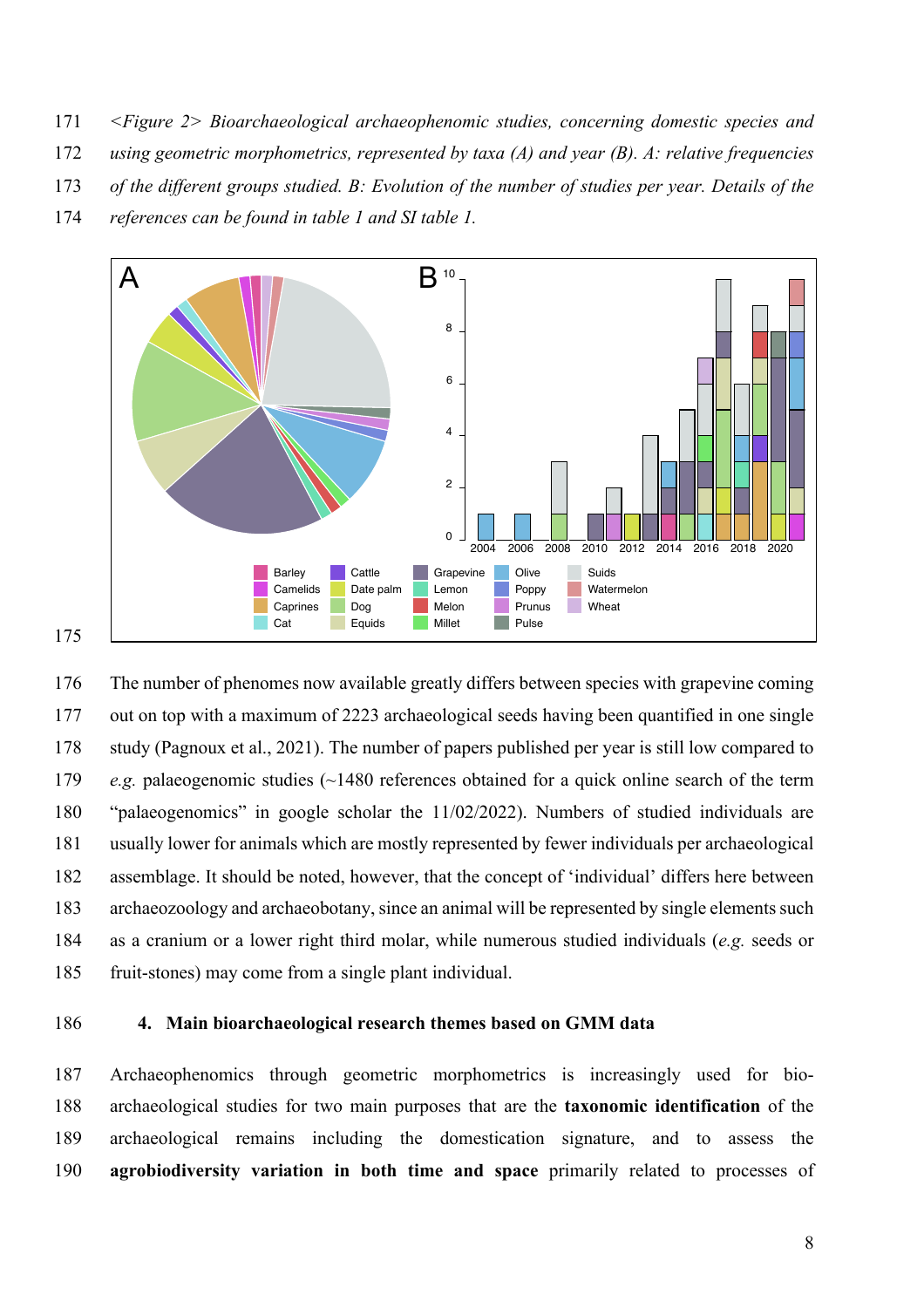colonisation-dispersal, adaptation, diversification and changes in husbandry or cultivation practices or cultural choices.

#### *Taxonomic identification and domestication signature*

 A prerequisite of many bioarchaeological studies is to perform a taxonomical identification of the remains, either by identifying the taxa to which the specimen belongs and/or to identify its wild or domestic status. Archaeological remains are often fragmented or altered due to either taphonomic due to various anthropic and taphonomic processes (*e.g.* charring*.* butchery or culinary preparation) processes rendering their identification potentially delicate. Geometric morphometric protocols are now available to distinguish (more or less effectively depending 201 on the study and model) morphologically close mammalian species of equids, bovids, sheep- goats, camelids, canids, cats and pigs (table 1). Taxonomic identification of plant remains is even more challenging due to the larger number of species (or sub-species) potentially occurring at an archaeological site. Botanical studies dealing with taxonomic identification include cereals, such as barley, millet, einkorn and emmer, opium poppy, pulses, citrus, melon, watermelon, date palm and prunus species (SI table 1). For other remains whose species identification is unambiguous, the question of the wild and domestic status distinction and identification may arise. This is especially true for species that have a wild ancestor with a wide geographical range and for which the wild and domestic populations have coexisted for millennia. This is the case for nearly all species with the exception of those having an ancestor leaving in a restricted geographic area (*e.g.* sheep, goat and most cereals). This geographic proximity can also be source of hybridization between wild and domestic individuals as already documented from genomic and palaeogenomic data*.* for *e.g.* pig (Frantz et al., 2019), dog (Pilot et al., 2018), grapevine (Myles et al., 2011; Riaz et al., 2018) or date palm (Gros-Balthazard et al., 2017) or among individuals of distinct species as evidenced for north African date palm (Flowers et al., 2019) which can render their morphometric identification even more challenging. In addition, studies looking at bridging archaeological samples to modern breeds or varieties, or groups of them, are more often found for perennial clonal plants, that show an extended varietal diversity and for which varieties can theoretically persist substantially unchanged for centuries or even millennia through vegetative multiplication (*e.g.* grapevine, olive, *Prunus* species and date palm (table 1)). For non-perennial clonal organisms, such as 222 animals, it seems that direct comparison to specific modern breeds has been done, so far, only for dogs (Geiger et al., 2017; Schoenebeck et al., 2021), and that such comparison can be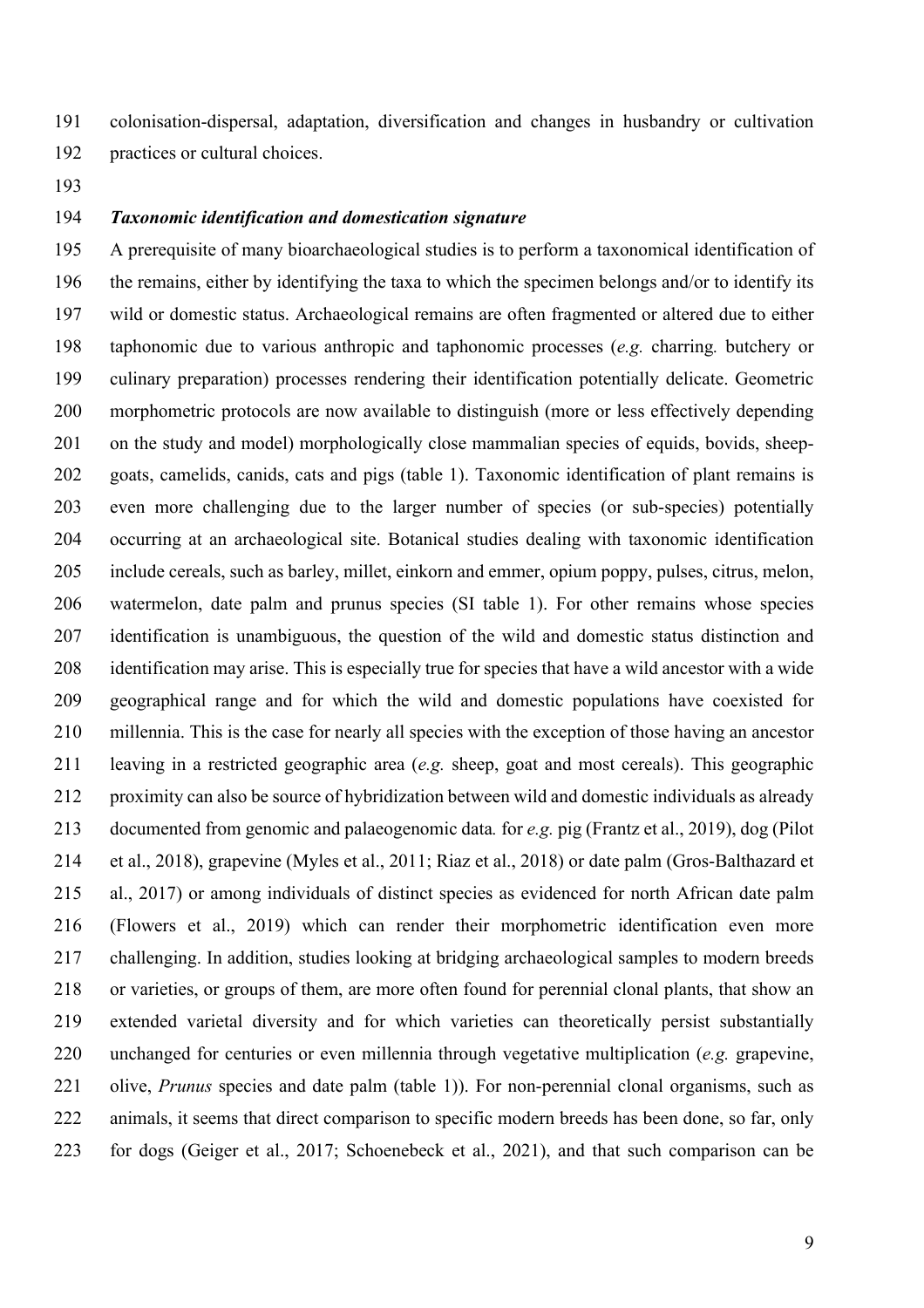- questioned as the intensification of selective pressures during the last centuries likely dramatically altered ancient morphologies.
- Another specificity of archaeobotanical remains compared to zooarchaeological ones is that
- remains are often found charred and that charring can affect their size and shape and therefore
- their taxonomic identification. An important effort has been made for multiple taxa to
	- understand the effect of charring on the morphometric results and their interpretations (*e.g.*
	- cereals (Bonhomme et al., 2017; Ros et al., 2014), grapevine (Bouby et al., 2018; Ucchesu et
	- al., 2016), and olive (Terral et al., 2004)).
	- A significant proportion of the domestic species whose remains are found during archaeological
	- excavations have been the subject of geometric morphometrics and such approaches have been found effective for taxonomic identification of the remains. The many available protocols can
	-
	- now be adapted to nearby species not yet subjected to such studies.
	-

# *Documenting spatio-temporal variation of past agrobiodiversity*

- A large number of archaeophenomic studies explore the morphometric spatio-temporal variation of domestic populations. Such studies span either long periods of time of several millennia (*e.g.* Pagnoux et al., 2021; Price & Evin, 2017; Terral et al., 2004), or a much shorter period of no more than a century (*e.g.* Drake & Klingenberg, 2008).
- Time and space are intertwined components of bioarchaeological studies. It is however possible to study them separately by comparing either diachronic populations of a single locality or synchronous populations of various geographic origins.
- The studies that explore the geographic variation between populations from a single chrono- cultural period (SI-table 1) evidenced that both geographically near and far populations can show morphometric differences. In term of interpretations, a geographic structuration of synchronous populations may correspond not exclusively to local environmental adaptation, different husbandry/cultivation practices, cultural choices or distinct genetic lineages.
- Similarly, diachronic differences between populations originating from the same geographic area can reveal either changes in human practices, spread of new genetic stock, environmental variation, or drift. Such comparison between diachronic populations (SI-table 1) can reveal both long term variation, but also more abrupt morphological shift between periods.
- In comparison, fewer studies focus both on time and space (SI-Table 1). Generally, while absence of differences between assemblages cannot lead to the conclusion that they belong to similar populations, on the other hand, the existence of differences allows to hypothesize the
- 
- existence of distinct populations with at least limited cultural or genetic exchanges. As a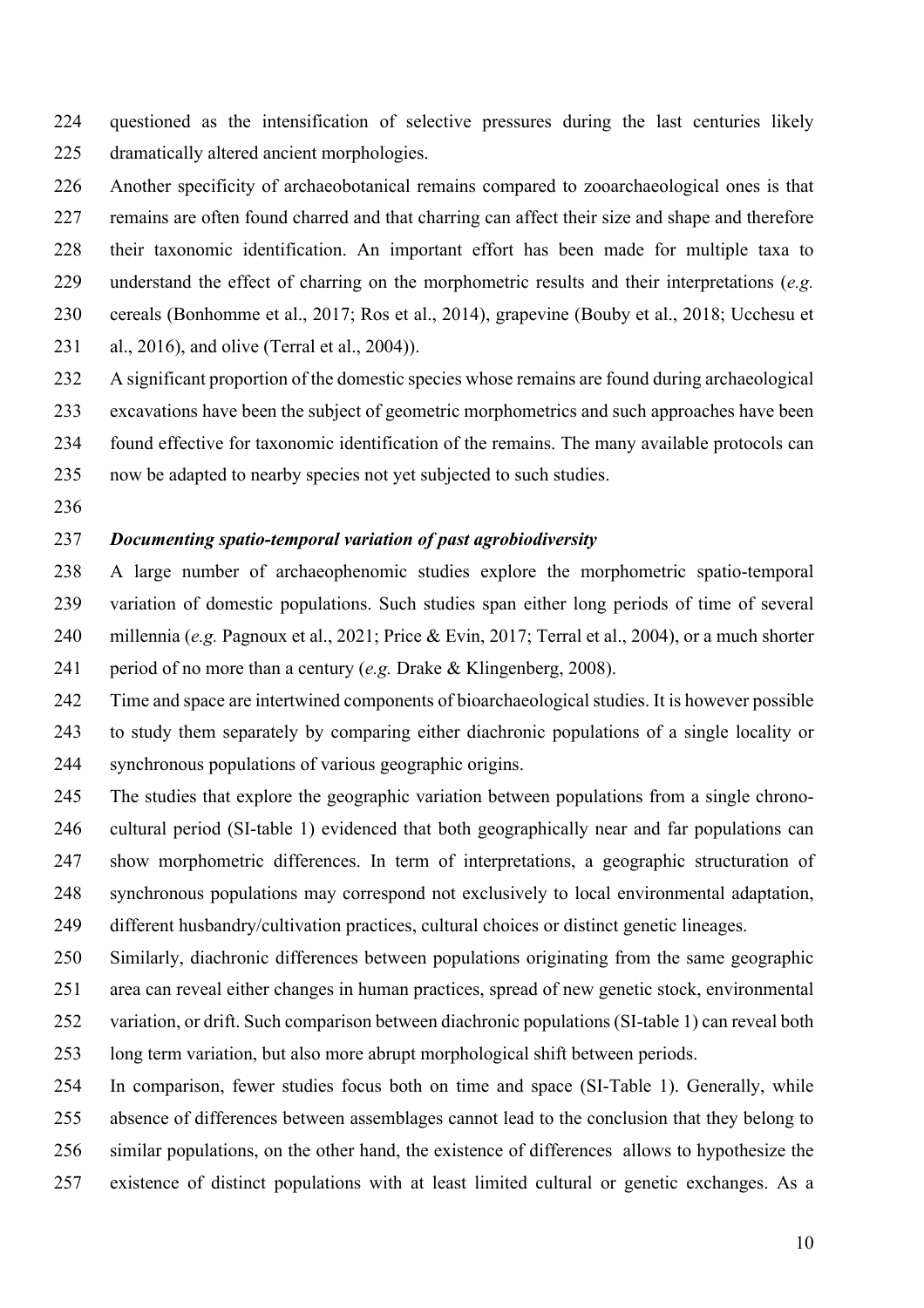consequence, morphometric analyses can make only limited contribution to mobility studies, that can be better explored using *e.g.* biomolecular markers such as ancient DNA or isotopes. In the same way, phenotypic proximity does not necessarily reflect genetic proximity (*i.e.* phylogeny) due to natural or anthropic selection. During domestication, human populations have selected certain traits such as larger quantity of meat or of fruit size. In archaeophenomics studies, the target of human selection during domestication and subsequent diversification is not necessarily the target of the morphometric analysis. For cereals, grain size was likely intentionally selected, but not their shape, while for fruit stones neither size or shape were likely directly targeted, even if in some cases (*e.g.* at least for grapevine) seed and fruit measurements covariate (Bonhomme et al., 2020). Similarly, in mammals, it is unlikely that teeth, that are commonly studied and considered as a phenotypic marker of adaptation to natural or anthropic environment, were not likely the aim of human selection that primarily targeted primary (*e.g.* meat) or secondary products (*e.g.* milk, wool). In all these cases, where domestic and wild populations differ in size and shape of anatomical elements non targeted by selection, other evolutionary pressures and mechanisms such as drift, genetic hitchhiking or indirect selection (*e.g.* morpho-functional constraint) can be invoked. In addition, many anatomical structures are polygenic (*e.g.* Harjunmaa et al., 2012), or the genes involved are not known. Moreover, not all anatomical elements necessarily evolve in parallel, at the same rate or following the same direction (*e.g.* Geiger & Sánchez-Villagra, 2018).

#### **5. Multi-proxy approaches and future methodological developments**

 Archaeobotanical remains are often conserved through charring which is detrimental to DNA preservation (Nistelberger et al., 2016) rendering the combination of such approaches with morphometric data impossible. This is however possible to the less frequently found waterlogged remains where DNA can be preserved and the results compared to morphometric data (Bacilieri et al., 2017; Bouby et al., 2021).

 For animals, several studies combined geometric morphometrics with ancient DNA (*e.g.* pig: (Evin, Flink, et al. 2015), dog (Ameen et al., 2019)), geometric morphometrics and isotopes (pig: (Cucchi et al., 2016; Frémondeau et al., 2017)), or the combination of the three approaches geometric morphometrics, ancient DNA and isotopes (pig: (Balasse et al., 2016)). Isotopic analyses are increasingly used in archaeobotany (*e.g.* Fiorentino, Ferrio, Bogaard, Araus, & Riehl, 2015), but not yet in combination with other approaches. Artificial intelligence is increasingly used in biology (*e.g.* Ching et al., 2018; Hassoun et al.,

2021) and archaeology (*e.g.* Bickler, 2021; Horn et al., 2021), but only few bioarchaeological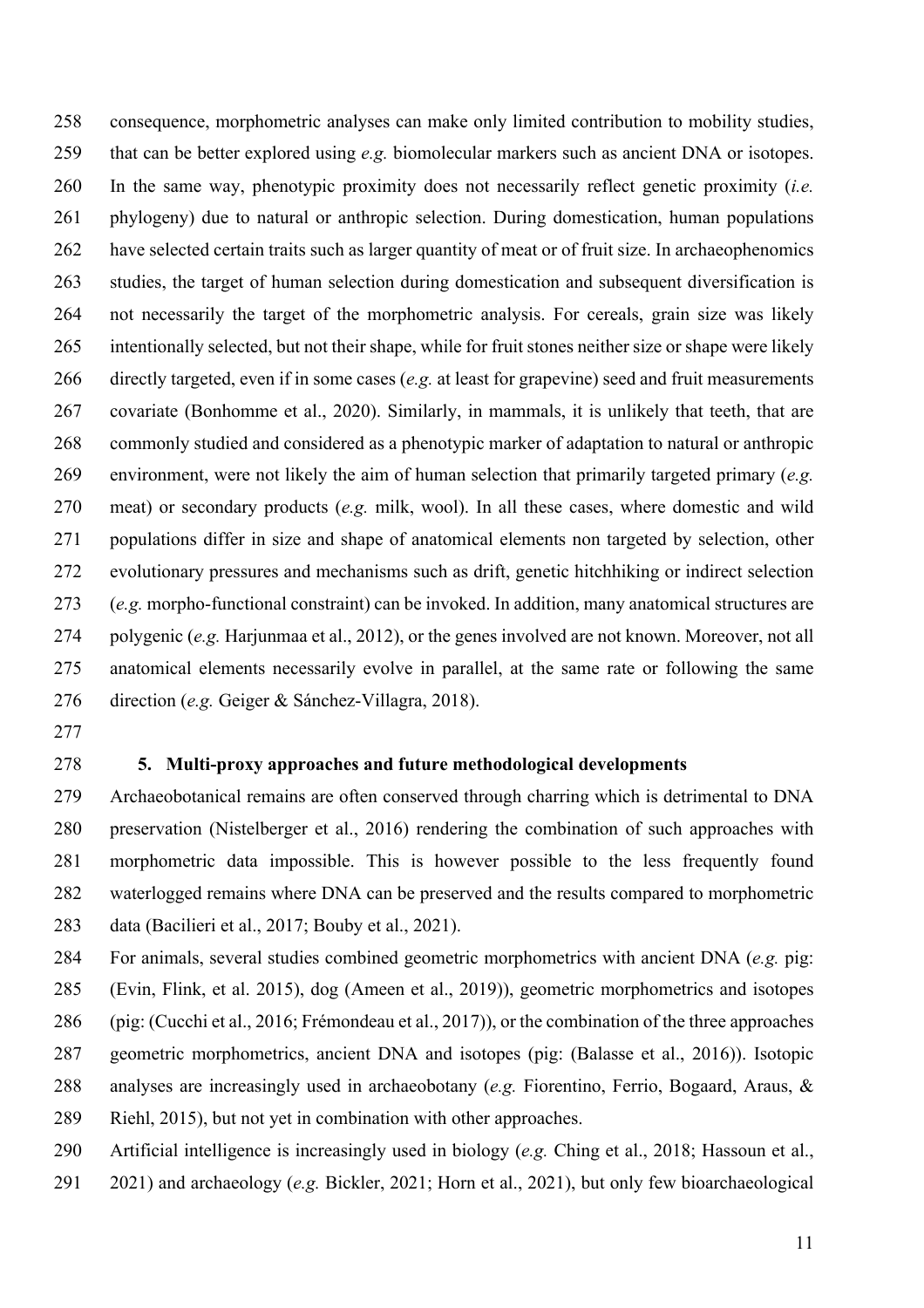studies use yet such approaches (*e.g.* Miele, Dussert, Cucchi, & Renaud, 2020). Machine learning in general, and deep learning using convolutional neural networks in particular, will certainly help in the future for automatic data acquisition such as landmark coordinates (*e.g.* Devine et al., 2020), image post-treatment prior to outline analyses, and/or directly for binary (status) or multiple (species identification) classification tasks. In addition, the ever-growing motivation to share data and knowledge should drastically extent the chrono-cultural and geographic scopes of the studies allowing comparisons not possible before. This would be possible only after careful inter-operator and methodological comparisons (Evin, Bonhomme, and Claude 2021). Other future lines of research will also certainly focus on evo-devo perspectives (Bonhomme et al., 2020), form-function interactions (Harbers et al., 2020; Neaux et al., 2020) as well as further exploration of the genotype-phenotype relationships (Schoenebeck & Ostrander, 2013).

## **6. Conclusion/perspectives**

 Archaeophenomics through geometric morphometrics allows addressing questions regarding the micro-evolutionary processes that accompanied the long history of domestic species in an unprecedented way. Such approaches are increasingly used in bioarchaeology and are becoming one of the many approaches now available to us to study past populations. The future of phenotypic studies will require carefully thought, managed and open large-scale databases, precisely contextualised archaeologically, and combining the whole set of available approaches, if possible carried out on the exact same specimens. As for the relatively recent research fields of palaeoproteomics or palaeogenomics, this review shows that archaeophenomics definitely corresponds to a renew of domestication studies deserving a new 315 terminology. This review attempts to list all the studies in the scope of archaeophenomics where the phenomes of domestic species are quantified through geometric morphometrics. The many 317 approaches now available pave the way to future research expanding the diversity of studied 318 species and the archaeological questions that can be addressed through archaeophenomics.

## **Acknowledgements**

- 321 We thank Stefan Schlager and on anonymous reviewer for their comments on the earlier draft 322 of the manuscript.
- 
- 
- **Funding**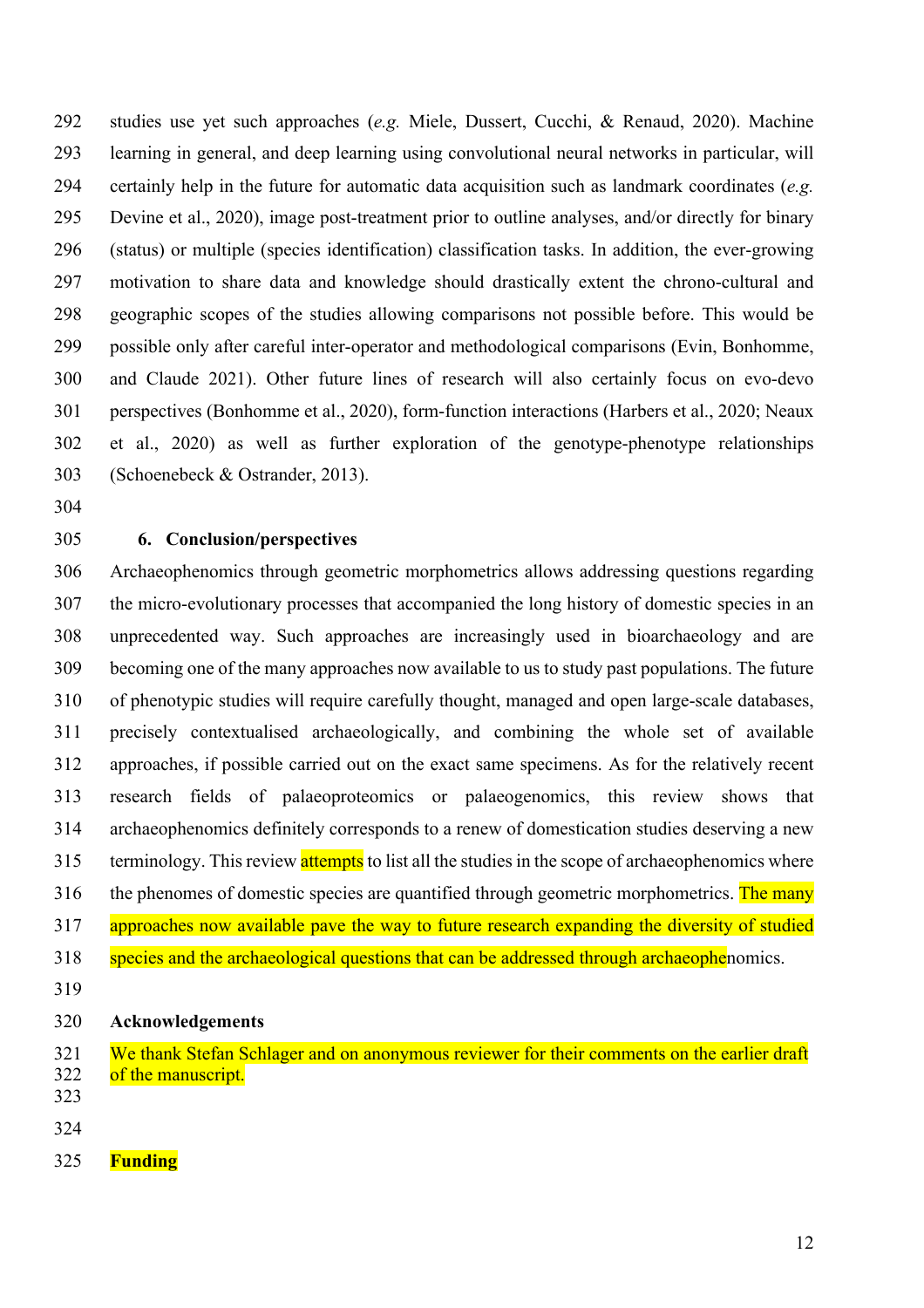| 326        | This work has received funding from the European Research Council (ERC) under the               |  |  |
|------------|-------------------------------------------------------------------------------------------------|--|--|
| 327        | European Union's Horizon 2020 research and innovation program (Grant Agreement                  |  |  |
| 328        | 852573), the French National Agency (ANR-16-CE27-0013) and the International Research           |  |  |
| 329        | Program EVOLEA (France - Morocco) (CNRS-INEE).                                                  |  |  |
| 330        |                                                                                                 |  |  |
| 331        | <b>Conflict of interest disclosure</b>                                                          |  |  |
| 332<br>333 | The authors declare they have no conflict of interest relating to the content of this article.  |  |  |
| 334        | <b>Supplementary information</b>                                                                |  |  |
| 335        | SI-Table 1 is available in the open repository OSF with the DOI: 10.17605/OSF.IO/T3Q96.         |  |  |
| 336        |                                                                                                 |  |  |
| 337        |                                                                                                 |  |  |
| 338        | <b>REFERENCES</b>                                                                               |  |  |
| 339        | Adams, D. C., Rohlf, J., & Slice, D. (2004). Geometric morphometrics: Ten years of progress     |  |  |
| 340        | following the 'revolution.' <i>Italian Journal of Zoology</i> , $71(1)$ , $5-16$ .              |  |  |
| 341        | https://doi.org/10.1080/11250000409356545                                                       |  |  |
| 342        | Ameen, C., Feuerborn, T. R., Brown, S. K., Linderholm, A., Hulme-Beaman, A., Lebrasseur,        |  |  |
| 343        | O.,  Evin, A. (2019). Specialized sledge dogs accompanied Inuit dispersal across the            |  |  |
| 344        | North American Arctic. Proceedings of the Royal Society B: Biological Sciences,                 |  |  |
| 345        | 286(1916), 20191929. https://doi.org/10.1098/rspb.2019.1929                                     |  |  |
| 346        | Bacilieri, R., Bouby, L., Figueiral, I., Schaal, C., Terral, J.-F., Breton, C.,  Schlumbaum, A. |  |  |
| 347        | (2017). Potential of combining morphometry and ancient DNA information to                       |  |  |
| 348        | investigate grapevine domestication. Vegetation History and Archaeobotany, 26(3), 345–          |  |  |
| 349        | 356. https://doi.org/10.1007/s00334-016-0597-4                                                  |  |  |
| 350        | Balasse, M., Evin, A., Tornero, C., Radu, V., Fiorillo, D., Popovici, D.,  Bălășescu, A.        |  |  |
| 351        | (2016). Wild, domestic and feral? Investigating the status of suids in the Romanian             |  |  |
| 352        | Gumelnita (5th mil. cal BC) with biogeochemistry and geometric morphometrics.                   |  |  |
| 353        | Journal of Anthropological Archaeology, 42, 27–36.                                              |  |  |
| 354        | https://doi.org/10.1016/j.jaa.2016.02.002                                                       |  |  |
| 355        | Bartosiewicz, L., Gillis, R., Girdland Flink, L., Evin, A., Cucchi, T., Hoelzel, R.,  Schoop,   |  |  |
| 356        | U.-D. (2013). Chalcolithic pig remains from Çamlibel Tarlasi, Central Anatolia.                 |  |  |
| 357        | Archaeozoology of the Near East X. Proceedings of the Tenth International Symposium             |  |  |
| 358        | on the Archaeozoology of South-Western Asia and Ajacent Areas., 101–120.                        |  |  |
| 359        | Battesti, V., Gros-Balthazard, M., Ogéron, C., Ivorra, S., Terral, J. F., & Newton, C. (2018).  |  |  |
| 360        | Date Palm Agrobiodiversity (Phoenix dactylifera L.) in Siwa Oasis, Egypt: Combining             |  |  |
|            |                                                                                                 |  |  |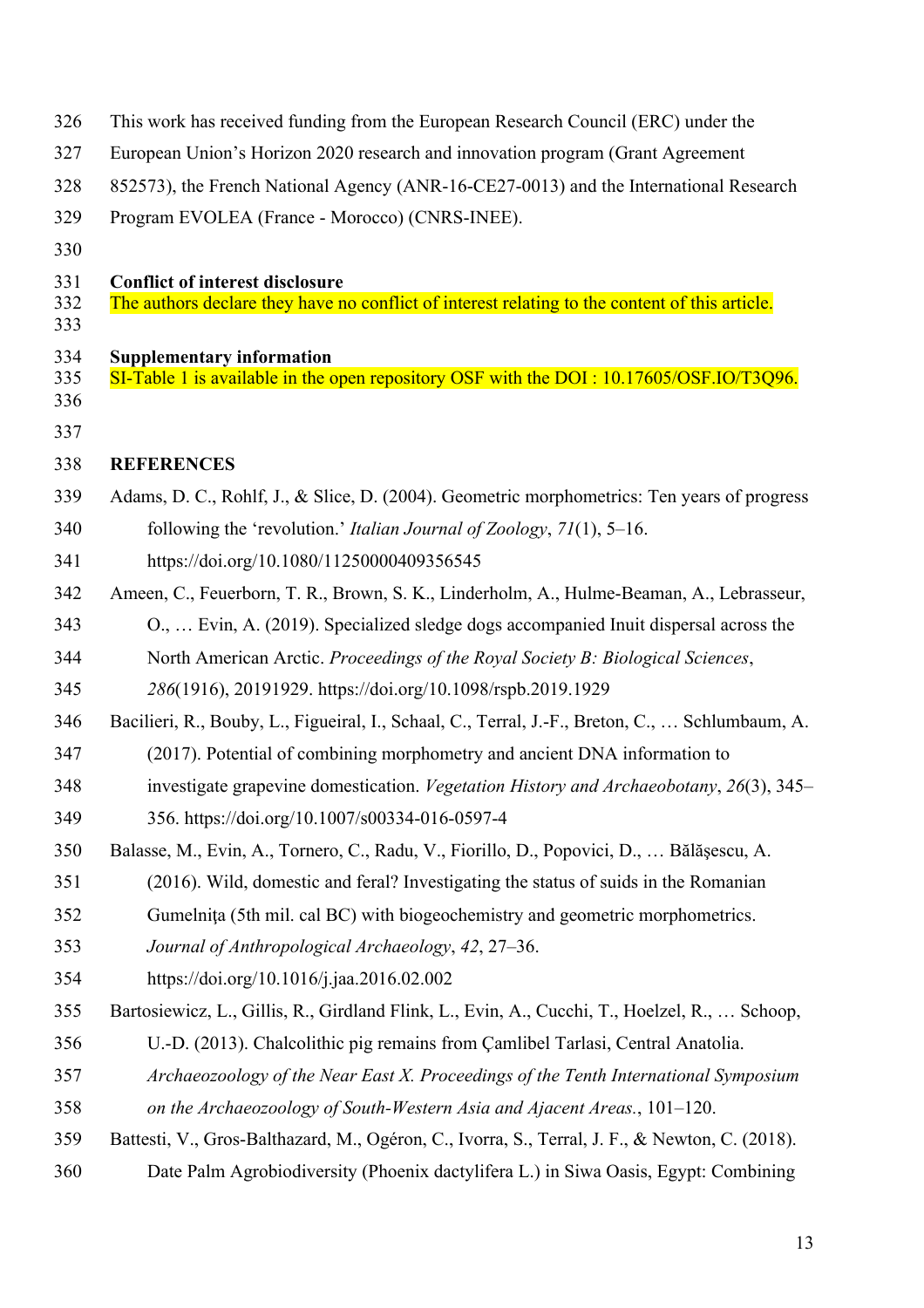- Ethnography, Morphometry, and Genetics. *Human Ecology*, *46*(4), 529–546.
- https://doi.org/10.1007/s10745-018-0006-y
- Bickler, S. H. (2021). Machine Learning Arrives in Archaeology. *Advances in Archaeological Practice*, *9*(2), 186–191. https://doi.org/10.1017/aap.2021.6
- Bignon, O., Baylac, M., Vigne, J., & Eisenmann, V. (2005). Geometric morphometrics and
- the population diversity of Late Glacial horses in Western Europe (): phylogeographic
- and anthropological implications. *Journal of Archaeological Science*, *32*(3), 375–391.
- https://doi.org/10.1016/j.jas.2004.02.016
- Bonhomme, V., Forster, E., Wallace, M., Stillman, E., Charles, M., & Jones, G. (2016). The
- first shoots of a modern morphometrics approach to the origins of agriculture. *Web Ecology*, *16*(1), 1–2. https://doi.org/10.5194/we-16-1-2016
- Bonhomme, V., Forster, E., Wallace, M., Stillman, E., Charles, M., & Jones, G. (2017).
- Identification of inter- and intra-species variation in cereal grains through geometric
- morphometric analysis, and its resilience under experimental charring. *Journal of*
- *Archaeological Science*, *86*, 60–67. https://doi.org/10.1016/j.jas.2017.09.010
- Bonhomme, V., Picq, S., Ivorra, S., Evin, A., Pastor, T., Bacilieri, R., … Bouby, L. (2020). Eco-evo-devo implications and archaeobiological perspectives of trait covariance in
- fruits of wild and domesticated grapevines. *PLOS ONE*, *15*(11), e0239863.
- https://doi.org/10.1371/journal.pone.0239863
- Bonhomme, V., Terral, J.-F., Zech-Matterne, V., Ivorra, S., Lacombe, T., Deborde, G., …
- Bouby, L. (2021). Seed morphology uncovers 1500 years of vine agrobiodiversity before
- the advent of the Champagne wine. *Scientific Reports*, *11*(1), 1–14.
- https://doi.org/10.1038/s41598-021-81787-3
- Bookstein, F. L. (1991). *Morphometric tools for land- mark data: Geometry and biology*.
- New York: Cambridge University Press.
- Bopp-Ito, M., Cucchi, T., Evin, A., Stopp, B., & Schibler, J. (2018). Phenotypic diversity in
- Bronze Age pigs from the Alpine and Central Plateau regions of Switzerland. *Journal of Archaeological Science: Reports*, *21*(July), 38–46.
- https://doi.org/10.1016/j.jasrep.2018.07.002
- Bouby, L., Bonhomme, V., Ivorra, S., Pastor, T., Rovira, N., Tillier, M., … Terral, J.-F.
- (2018). Back from burn out: are experimentally charred grapevine pips too distorted to
- be characterized using morphometrics? *Archaeological and Anthropological Sciences*,
- *10*(4), 943–954. https://doi.org/10.1007/s12520-016-0425-x
- Bouby, L., Wales, N., Jalabadze, M., Rusishvili, N., Bonhomme, V., Ramos-Madrigal, J., …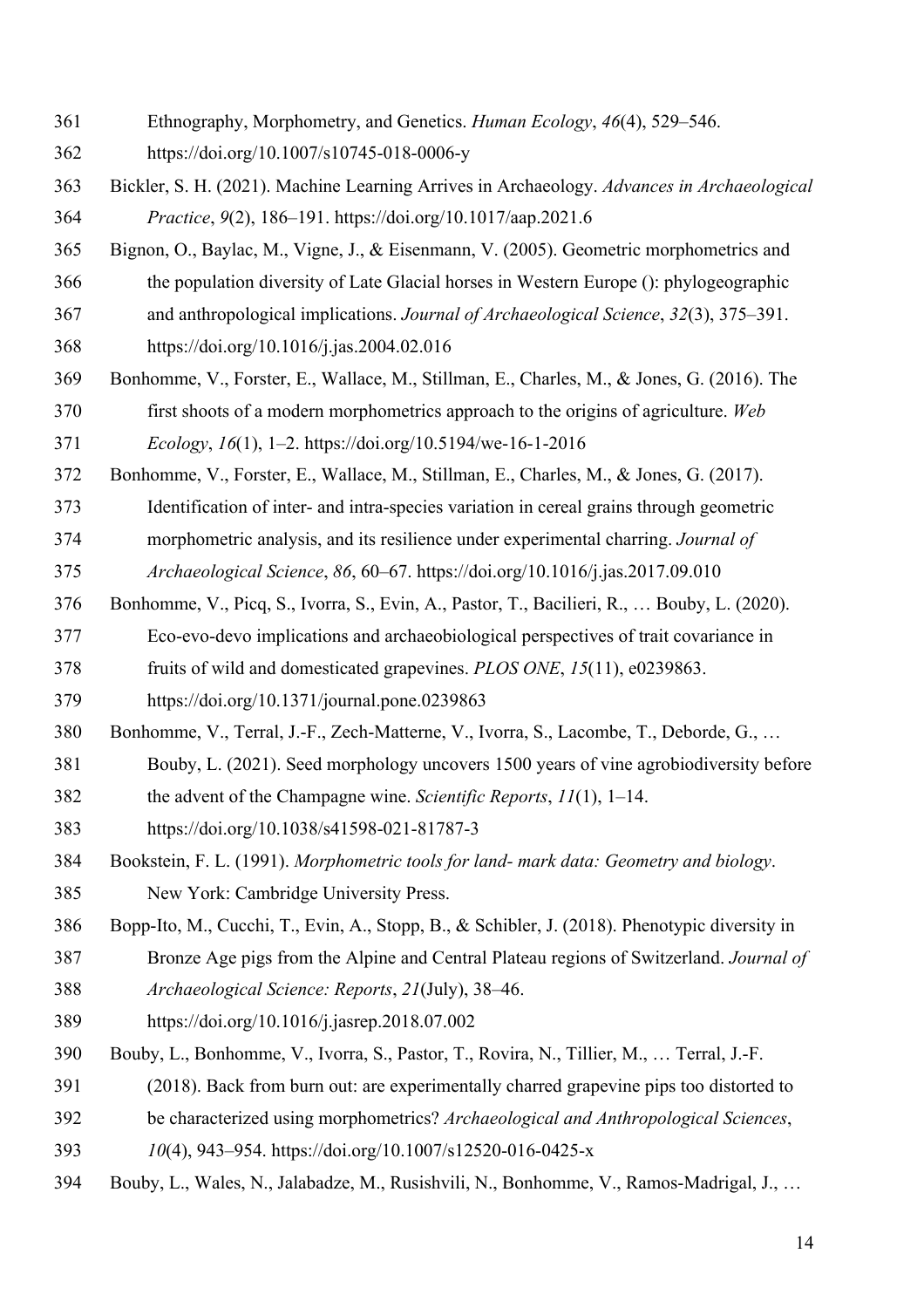- Maghradze, D. (2021). Tracking the history of grapevine cultivation in Georgia by
- combining geometric morphometrics and ancient DNA. *Vegetation History and*
- *Archaeobotany*, *30*(1), 63–76. https://doi.org/10.1007/s00334-020-00803-0
- Bourgeon, O., Pagnoux, C., Mauné, S., Vargas, E. G., Ivorra, S., Bonhomme, V., … Terral, J.
- F. (2018). Olive tree varieties cultivated for the great Baetican oil trade between the 1st
- and the 4th centuries ad: morphometric analysis of olive stones from Las Delicias (Ecija,
- Province of Seville, Spain). *Vegetation History and Archaeobotany*, *27*(3), 463–476.
- https://doi.org/10.1007/s00334-017-0648-5
- Burger, P., Terral, J. F., Ruas, M. P., Ivorra, S., & Picq, S. (2011). Assessing past
- agrobiodiversity of Prunus avium L. (Rosaceae): A morphometric approach focussed on
- the stones from the archaeological site Hôtel-Dieu (16th century, Tours, France).
- *Vegetation History and Archaeobotany*, *20*(5), 447–458. https://doi.org/10.1007/s00334-
- 011-0310-6
- Ching, T., Himmelstein, D. S., Beaulieu-Jones, B. K., Kalinin, A. A., Do, B. T., Way, G. P.,
- … Greene, C. S. (2018). Opportunities and obstacles for deep learning in biology and
- medicine. In *Journal of the Royal Society Interface* (Vol. 15).
- https://doi.org/10.1098/rsif.2017.0387
- Chuang, R., & Bonhomme, V. (2019). Rethinking the dental morphological differences
- between domestic equids. *Journal of Archaeological Science*, *101*, 140–148.
- https://doi.org/10.1016/j.jas.2018.02.020
- Clavel, P., Dumoncel, J., Der Sarkissian, C., Seguin-Orlando, A., Calvière-Tonasso, L.,
- Schiavinato, S., … Orlando, L. (2021). Assessing the predictive taxonomic power of the
- bony labyrinth 3D shape in horses, donkeys and their F1-hybrids. *Journal of*
- *Archaeological Science*, *131*, 105383. https://doi.org/10.1016/j.jas.2021.105383
- Colominas, L., Evin, A., Burch, J., Campmajó, P., Casas, J., Castanyer, P., … Palet, J.-M.
- (2019). Behind the steps of ancient sheep mobility in Iberia: new insights from a
- geometric morphometric approach. *Archaeological and Anthropological Sciences*, *11*(9),
- 4971–4982. https://doi.org/10.1007/s12520-019-00837-0
- Cornette, R., Herrel, A., Stoetzel, E., Moulin, S., Hutterer, R., Denys, C., & Baylac, M.
- (2015). Specific information levels in relation to fragmentation patterns of shrew
- mandibles: Do fragments tell the same story? *Journal of Archaeological Science*, *53*,
- 323–330. https://doi.org/10.1016/j.jas.2014.10.020
- Cucchi, T. (2008). Uluburun shipwreck stowaway house mouse: molar shape analysis and
- indirect clues about the vessel's last journey. *Journal of Archaeological Science*, *35*(11),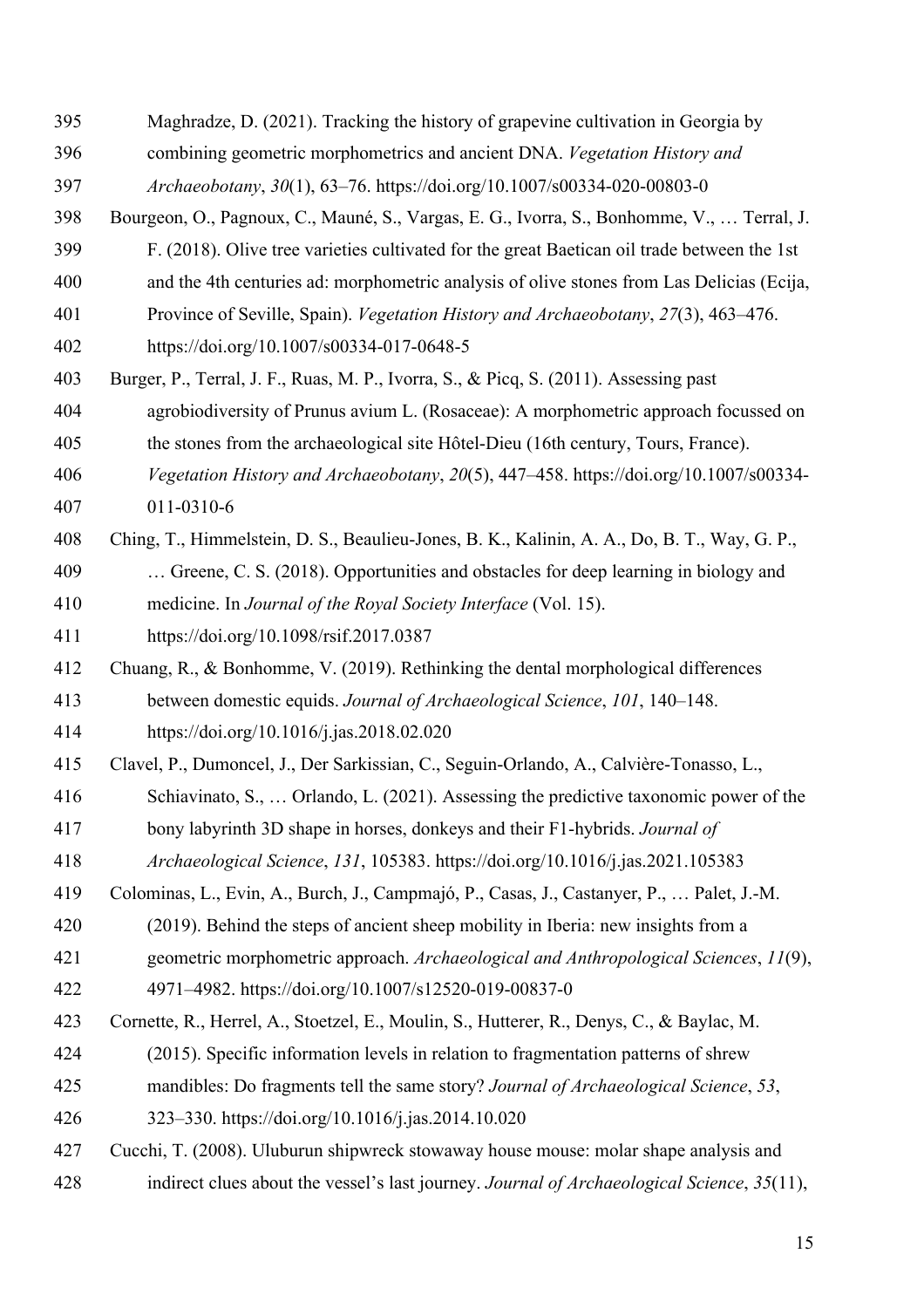- 2953–2959. https://doi.org/10.1016/j.jas.2008.06.016
- Cucchi, T., Barnett, R., Martínková, N., Renaud, S., Renvoisé, E., Evin, A., … Dobney, K.
- (2014). The changing pace of insular life: 5000 years of microevolution in the orkney
- vole (microtus arvalis orcadensis). *Evolution*, *68*(10), 2804–2820.
- https://doi.org/10.1111/evo.12476
- Cucchi, T., Dai, L., Balasse, M., Zhao, C., Gao, J., Hu, Y., … Vigne, J. D. (2016). Social
- complexification and pig (Sus scrofa) husbandry in ancient China: A combined
- geometric morphometric and isotopic approach. *PLoS ONE*, *11*(7), 1–20.

https://doi.org/10.1371/journal.pone.0158523

- Cucchi, T., Domont, A., Harbers, H., Leduc, C., Guidez, A., Bridault, A., … Vigne, J.-D.
- (2021). Bones geometric morphometrics illustrate 10th millennium cal. BP
- domestication of autochthonous Cypriot wild boar (Sus scrofa circeus nov. ssp).

*Scientific Reports*, *11*(1), 10–11. https://doi.org/10.1038/s41598-021-90933-w

- Cucchi, T., Fujita, M., & Dobney, K. (2008). New insights into pig taxonomy, domestication
- and human dispersal in Island South East Asia: molar shape analysis of Sus remains
- from Niah Caves, Sarawak. *International Journal of Osteoarchaeology*, *19*(4), 508–530.
- https://doi.org/10.1002/oa
- Cucchi, T., Hulme-Beaman, A., Yuan, J., & Dobney, K. (2011). Early Neolithic pig
- domestication at Jiahu, Henan Province, China: Clues from molar shape analyses using
- geometric morphometric approaches. *Journal of Archaeological Science*, *38*(1), 11–22.
- https://doi.org/10.1016/j.jas.2010.07.024
- Cucchi, T., Mohaseb, A., Peigné, S., Debue, K., Orlando, L., & Mashkour, M. (2017).
- Detecting taxonomic and phylogenetic signals in equid cheek teeth: Towards new
- palaeontological and archaeological proxies. *Royal Society Open Science*, *4*(4).
- https://doi.org/10.1098/rsos.160997
- Cucchi, T., Stopp, B., Schafberg, R., Lesur, J., Hassanin, A., & Schibler, J. (2019).
- Taxonomic and phylogenetic signals in bovini cheek teeth: Towards new biosystematic
- markers to explore the history of wild and domestic cattle. *Journal of Archaeological*
- *Science*, *109*(June), 104993. https://doi.org/10.1016/j.jas.2019.104993
- Darwin, C. (1859). The origin of species by means of natural selection, or, The preservation
- of favoured races in the struggle for life. In *The origin of species by means of natural*
- *selection, or, The preservation of favoured races in the struggle for life.*
- https://doi.org/10.5962/bhl.title.87916
- Darwin, C. (1868). The Variation of Animals and Plants under Domestication. In *The*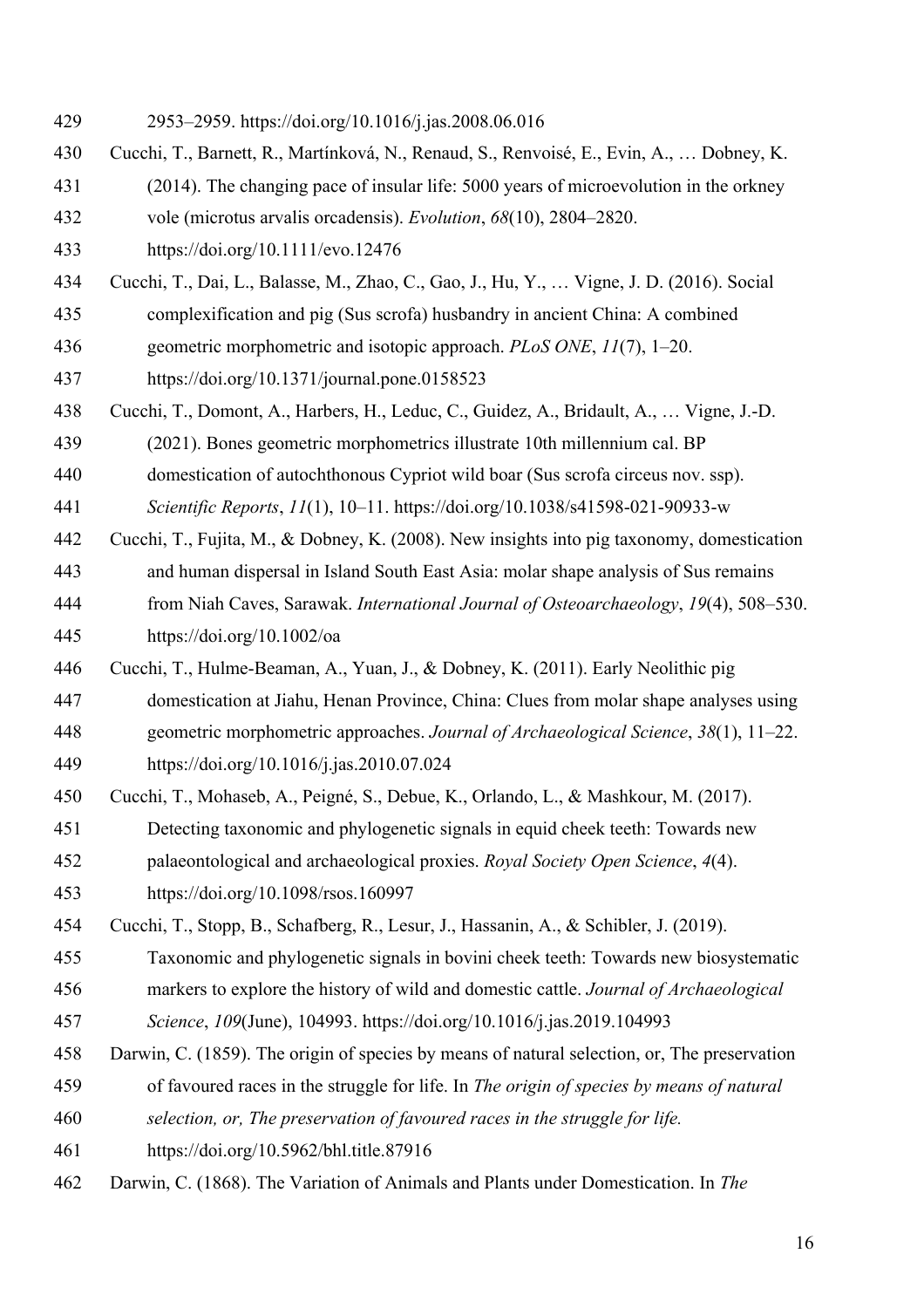- *Variation of Animals and Plants Under Domestication*.
- https://doi.org/10.1017/CBO9780511709517
- Daza Perea, A. (2017). Preliminary Studies of Late Prehistoric Dog (Canis lupus f. Familiaris
- Linnaeus, 1758) Remains from the Iberian Peninsula: Osteometric and 2D Geometric
- Morphometric Approaches. *Papers from the Institute of Archaeology*, *27*(1), 1–21.
- https://doi.org/10.5334/pia-487
- Devine, J., Aponte, J. D., Katz, D. C., Liu, W., Vercio, L. D. Lo, Forkert, N. D., …
- Hallgrímsson, B. (2020). A Registration and Deep Learning Approach to Automated
- Landmark Detection for Geometric Morphometrics. *Evolutionary Biology*, *47*(3), 246–
- 259. https://doi.org/10.1007/s11692-020-09508-8
- Dobney, K., Cucchi, T., & Larson, G. (2008). The pigs of Island Southeast Asia and the Pacific: New evidence for taxonomic status and human-mediated dispersal. *Asian*
- *Perspectives*, *47*(1), 59–74. https://doi.org/10.1353/asi.2008.0009
- Drake, A. G., Coquerelle, M., & Colombeau, G. (2015). 3D morphometric analysis of fossil canid skulls contradicts the suggested domestication of dogs during the late Paleolithic. *Scientific Reports*, *5*, 8299. https://doi.org/10.1038/srep08299
- Drake, A. G., Coquerelle, M., Kosintsev, P. A., Bachura, O. P., Sablin, M., Gusev, A. V., …
- Losey, R. J. (2017). Three-Dimensional Geometric Morphometric Analysis of Fossil
- Canid Mandibles and Skulls. *Scientific Reports*, *7*(1), 1–8.
- https://doi.org/10.1038/s41598-017-10232-1
- Drake, A. G., & Klingenberg, C. P. (2008). The pace of morphological change: historical transformation of skull shape in St Bernard dogs. *Proceedings. Biological Sciences / The Royal Society*, *275*(1630), 71–76. https://doi.org/10.1098/rspb.2007.1169
- Duval, C., Cucchi, T., Horard-Herbin, M.-P., & Lepetz, S. (2018). The development of new
- husbandry and economic models in Gaul between the Iron Age and the Roman Period:
- New insights from pig bones and teeth morphometrics. *Journal of Archaeological*
- *Science*, *99*(February), 10–18. https://doi.org/10.1016/j.jas.2018.08.016
- Duval, C., Lepetz, S., Horard-Herbin, M. P., & Cucchi, T. (2015). Did Romanization impact
- Gallic pig morphology? New insights from molar geometric morphometrics. *Journal of Archaeological Science*, *57*, 345–354. https://doi.org/10.1016/j.jas.2015.03.004
- Evin, A., Bonhomme, V., & Claude, J. (2020). Optimizing digitalization effort in
- morphometrics. *Biology Methods and Protocols*, *5*(1), 1–10.
- https://doi.org/10.1093/biomethods/bpaa023
- Evin, A., David, L., Souron, A., Mennecart, B., Orliac, M., & Lebrun, R. (2022). Size and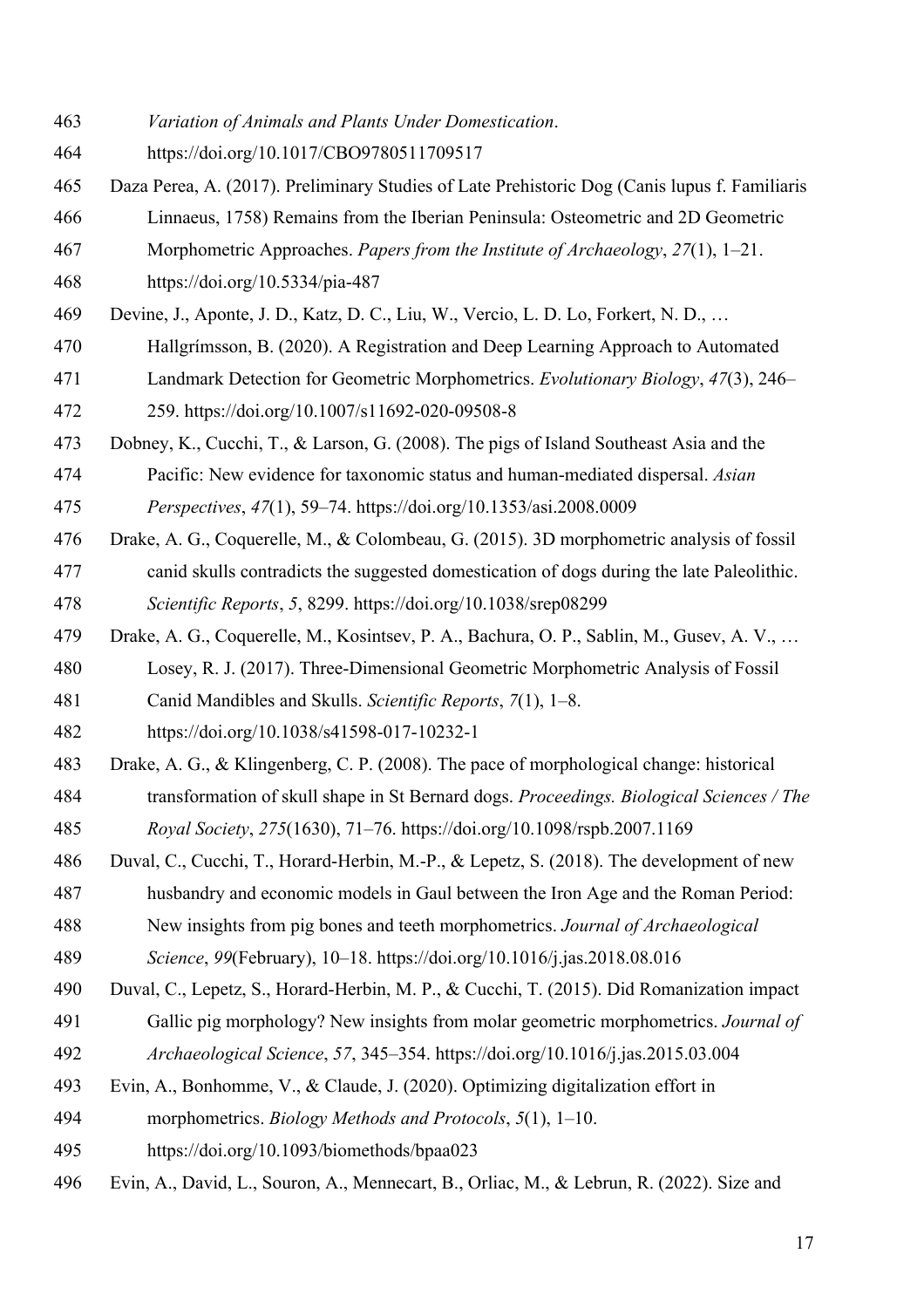- shape of the semicircular canal of the inner ear: a new marker of pig domestication? *In Press*.
- Evin, A., Dobney, K., Schafberg, R., Owen, J., Strand Vidarsdottir, U., Larson, G., & Cucchi,
- T. (2015). Phenotype and animal domestication: A study of dental variation between
- domestic, wild, captive, hybrid and insular Sus scrofa. *BMC Evolutionary Biology*,
- *15*(1), 6. https://doi.org/10.1186/s12862-014-0269-x
- Evin, A., Flink, L. G., Bălăşescu, A., Popovici, D., Andreescu, R., Bailey, D., … Dobney, K.
- (2015). Unravelling the complexity of domestication: A case study using morphometrics
- and ancient DNA analyses of archaeological pigs from Romania. *Philosophical*
- *Transactions of the Royal Society B: Biological Sciences*, *370*(1660), 20130616.
- https://doi.org/10.1098/rstb.2013.0616
- Figueiral, I., Pomarèdes, H., Court-Picon, M., Bouby, L., Tardy, C., & Terral, J. F. (2015).
- New insights into Mediterranean Gallo-Roman farming: a closer look at archaeological
- wells in Southern France. In *Archaeological and Anthropological Sciences* (Vol. 7). https://doi.org/10.1007/s12520-014-0181-8
- Fiorentino, G., Ferrio, J. P., Bogaard, A., Araus, J. L., & Riehl, S. (2015). Stable isotopes in archaeobotanical research. *Vegetation History and Archaeobotany*, *24*(1), 215–227. https://doi.org/10.1007/s00334-014-0492-9
- Fisher, A. E. (2019). When is a wolf a dog? Combined geometric morphometrics and stable
- isotope analyses for differentiating wild from domestic canids on the Northern Plains.
- *Plains Anthropologist*, *64*(252), 316–349.
- https://doi.org/10.1080/00320447.2018.1548064
- Flowers, J. M., Hazzouri, K. M., Gros-Balthazard, M., Mo, Z., Koutroumpa, K., Perrakis, A.,

… Purugganan, M. D. (2019). Cross-species hybridization and the origin of North

- African date palms. *Proceedings of the National Academy of Sciences of the United*
- *States of America*, *116*(5), 1651–1658. https://doi.org/10.1073/pnas.1817453116
- Foster, A. (2018). Identifying chicken breeds in the archaeological record: a geometric and
- linear morphometric approach (Cambridge University Press; Intergovernmental Panel on
- Climate Change, Ed.). https://doi.org/10.1017/CBO9781107415324.004
- Frantz, L., Haile, J., Lin, A., Scheu, A., Geörg, C., Benecke, N., … Larson, G. (2019).
- Ancient pigs reveal a near-complete genomic turnover following their introduction to
- Europe. *Proceedings of the National Academy of Sciences of the United States of*
- *America*, *116*(35), 17231–17238. https://doi.org/10.1073/pnas.1901169116
- Frémondeau, D., De Cupere, B., Evin, A., & Van Neer, W. (2017). Diversity in pig husbandry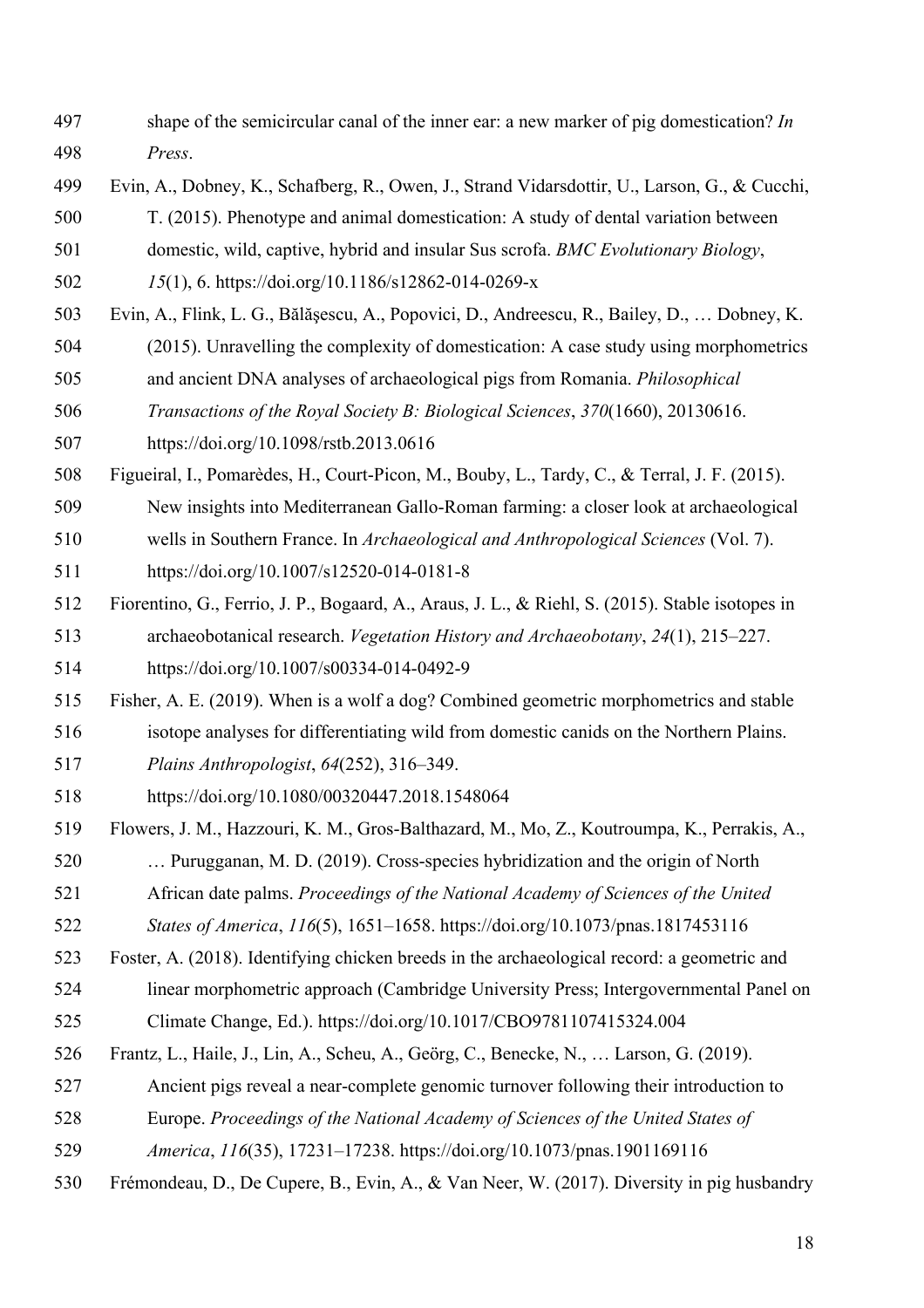- from the Classical-Hellenistic to the Byzantine periods: An integrated dental analysis of
- Düzen Tepe and Sagalassos assemblages (Turkey). *Journal of Archaeological Science:*
- *Reports*, *11*, 38–52. https://doi.org/10.1016/j.jasrep.2016.11.030
- García-Granero, J. J., Arias-Martorell, J., Madella, M., & Lancelotti, C. (2016). Geometric
- morphometric analysis of Setaria italica (L.) P. Beauv. (foxtail millet) and Brachiaria
- ramosa (L.) Stapf. (browntop millet) and its implications for understanding the
- biogeography of small millets. *Vegetation History and Archaeobotany*, *25*(3), 303–310.
- https://doi.org/10.1007/s00334-015-0541-z
- Geiger, M., Evin, A., Sánchez-Villagra, M. R., Gascho, D., Mainini, C., & Zollikofer, C. P. E.
- (2017). Neomorphosis and heterochrony of skull shape in dog domestication. *Scientific Reports*, *7*(1), 13443. https://doi.org/10.1038/s41598-017-12582-2
- Geiger, M., & Sánchez-Villagra, M. R. (2018). Similar rates of morphological evolution in
- domesticated and wild pigs and dogs. *Frontiers in Zoology*, *15*(1), 23.
- https://doi.org/10.1186/s12983-018-0265-x
- Giardina, C. R., & Kuhl, F. P. (1977). Accuracy of Curve Approximation By Harmonically Related Vectors With Elliptical Loci. *Comput Graphics Image Process*, *6*(3), 277–285. https://doi.org/10.1016/S0146-664X(77)80029-4
- Grasso, A. M., Mavelli, F., & Fiorentino, G. (2018). Quantitative evaluation of modern Citrus
- seed shape and comparison with archaeological remains discovered in Pompeii and
- Rome. In *AGRUMED: Archaeology and history of citrus fruit in the Mediterranean*.
- https://doi.org/10.4000/books.pcjb.2211
- Gros-Balthazard, M., Galimberti, M., Kousathanas, A., Newton, C., Ivorra, S., Paradis, L., …
- Wegmann, D. (2017). The Discovery of Wild Date Palms in Oman Reveals a Complex
- Domestication History Involving Centers in the Middle East and Africa. *Current*
- *Biology*, *27*(14), 2211-2218.e8. https://doi.org/10.1016/j.cub.2017.06.045
- Gros-Balthazard, M., Newton, C., Ivorra, S., Pierre, M. H., Pintaud, J. C., & Terral, J. F.
- (2016). The domestication syndrome in Phoenix dactylifera seeds: Toward the
- identification of wild date palm populations. *PLoS ONE*, *11*(3), 1–21.
- https://doi.org/10.1371/journal.pone.0152394
- Hanot, P., Bayarsaikhan, J., Guintard, C., Haruda, A., Mijiddorj, E., Schafberg, R., & Taylor,
- W. (2021). Cranial shape diversification in horses: variation and covariation patterns
- under the impact of artificial selection. *BMC Ecology and Evolution*, *21*(1), 1–19.
- https://doi.org/10.1186/s12862-021-01907-5
- Hanot, P., Guintard, C., Lepetz, S., & Cornette, R. (2017). Identifying domestic horses,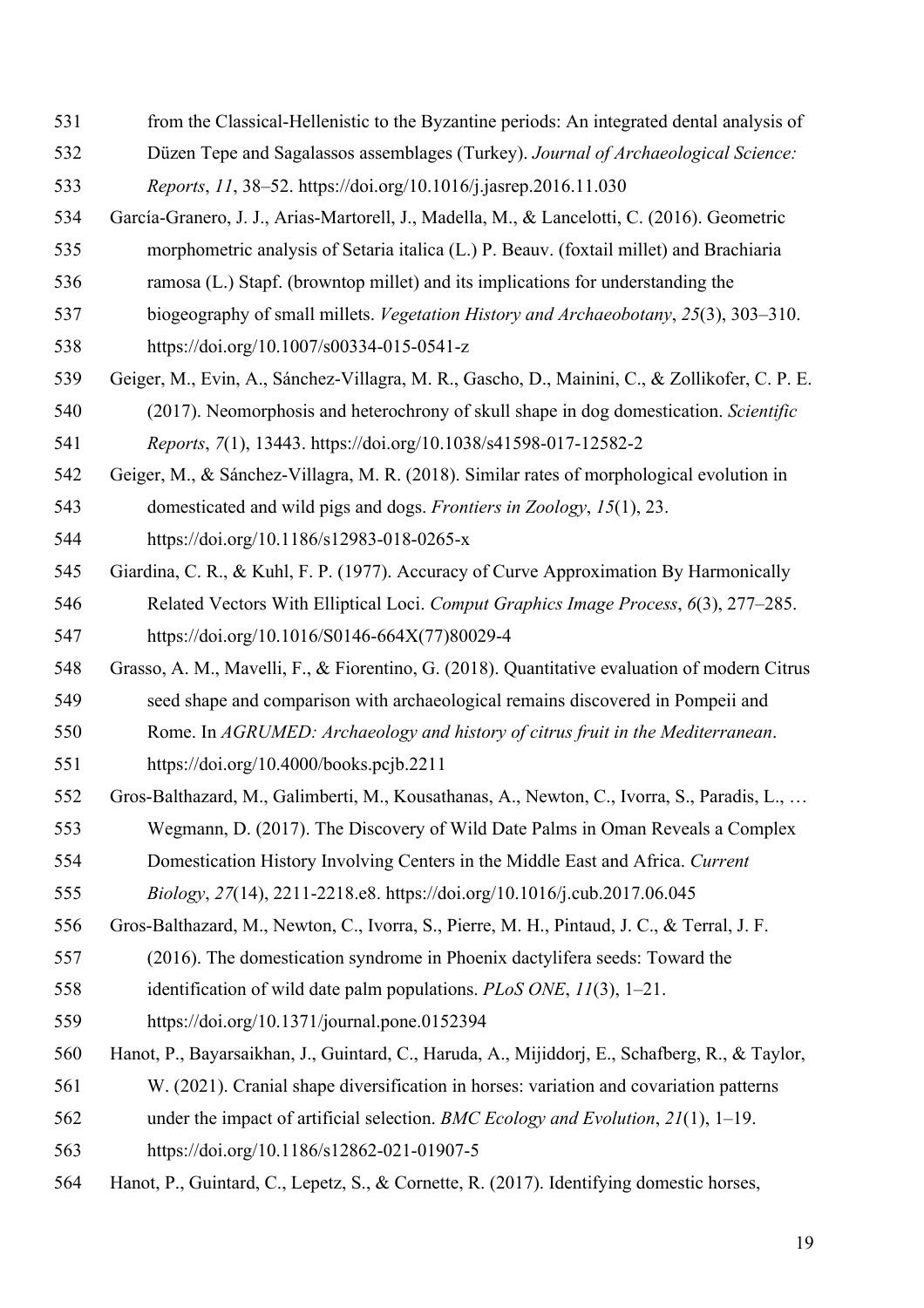- donkeys and hybrids from archaeological deposits: A 3D morphological investigation on
- skeletons. *Journal of Archaeological Science*, *78*, 88–98.
- https://doi.org/10.1016/j.jas.2016.12.002
- Harbers, H., Zanolli, C., Cazenave, M., Theil, J. C., Ortiz, K., Blanc, B., … Cucchi, T. (2020).
- Investigating the impact of captivity and domestication on limb bone cortical
- morphology: an experimental approach using a wild boar model. *Scientific Reports*,
- *10*(1), 1–13. https://doi.org/10.1038/s41598-020-75496-6
- Harjunmaa, E., Kallonen, A., Voutilainen, M., Hämäläinen, K., Mikkola, M. L., & Jernvall, J.
- (2012). On the difficulty of increasing dental complexity. *Nature*, *483*(7389), 324–327. https://doi.org/10.1038/nature10876
- Haruda, A. (2017). Separating Sheep (Ovis aries L.) and Goats (Capra hircus L.) Using
- Geometric Morphometric Methods: An Investigation of Astragalus Morphology from
- Late and Final Bronze Age Central Asian Contexts. *International Journal of*
- *Osteoarchaeology*, *27*(4), 551–562. https://doi.org/10.1002/oa.2576
- Haruda, A., Varfolomeev, V., Goriachev, A., Yermolayeva, A., & Outram, A. K. (2019). A
- new zooarchaeological application for geometric morphometric methods: Distinguishing
- Ovis aries morphotypes to address connectivity and mobility of prehistoric Central Asian
- pastoralists. *Journal of Archaeological Science*, *107*(April), 50–57.
- https://doi.org/10.1016/j.jas.2019.05.002
- Hassoun, S., Jefferson, F., Shi, X., Stucky, B., Wang, J., & Rosa, E. (2021). Artificial
- Intelligence for Biology. *Integrative and Comparative Biology*.
- https://doi.org/10.1093/icb/icab188
- Hernández, A., L'Heureux, G. L., & Leoni, J. B. (2021). Guanaco hunting and Llama herding in the South-Central Andes (3000-900 BP): An osteomorphometrical approach. *Journal*
- *of Archaeological Science: Reports*, *37*(December 2020).
- https://doi.org/10.1016/j.jasrep.2021.102952
- Horn, C., Ivarsson, O., Lindhé, C., Potter, R., Green, A., & Ling, J. (2021). Artificial
- Intelligence, 3D Documentation, and Rock Art—Approaching and Reflecting on the
- Automation of Identification and Classification of Rock Art Images. *Journal of*
- *Archaeological Method and Theory*. https://doi.org/10.1007/s10816-021-09518-6
- Houle, D., Govindaraju, D. R., & Omholt, S. (2010). Phenomics: The next challenge. *Nature*
- *Reviews Genetics*, *11*(12), 855–866. https://doi.org/10.1038/nrg2897
- Jesus, A., Bonhomme, V., Evin, A., Ivorra, S., Soteras, R., Salavert, A., … Bouby, L. (2021).
- A morphometric approach to track opium poppy domestication. *Scientific Reports*, *11*(1),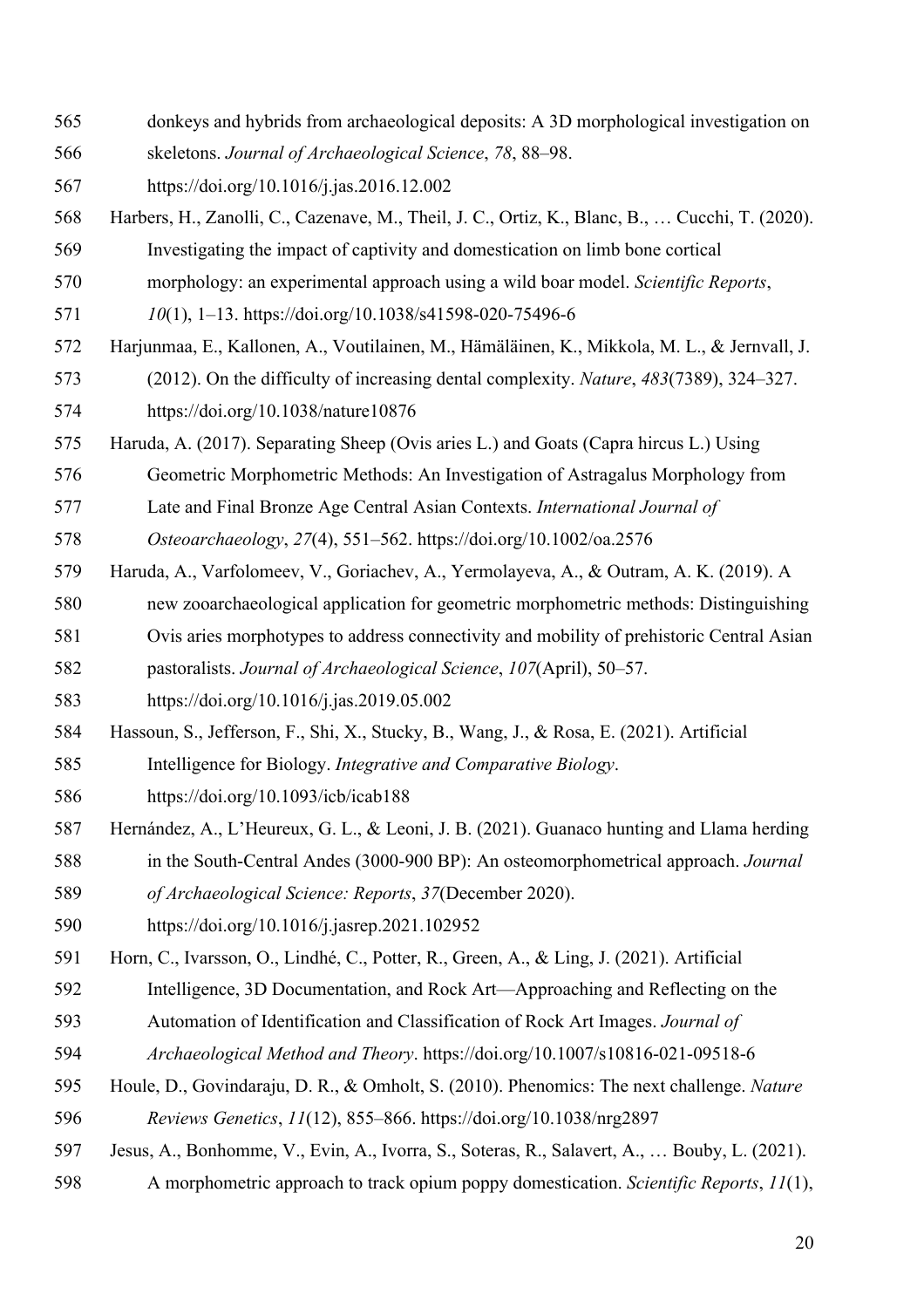- 1–11. https://doi.org/10.1038/s41598-021-88964-4
- Krause-Kyora, B., Makarewicz, C., Evin, A., Flink, L. G. L. G., Dobney, K., Larson, G., …
- Nebel, A. (2013). Use of domesticated pigs by Mesolithic hunter-gatherers in
- northwestern Europe. *Nature Communications*, *4*, 1–7.
- https://doi.org/10.1038/ncomms3348
- Kuhl, F. P., & Giardina, C. R. (1982). Elliptic Fourier features of a closed contour. *Computer Graphics and Image Processing*, *18*(3), 236–258. https://doi.org/10.1016/0146- 664X(82)90034-X
- Manin, A., & Evin, A. (2020). Canis spp. identification in central Mexico and its
- archaeological implications : toward a better understanding of the ecology and the
- cultural role of canids in ancient Mesoamerica. In *Relations hommes – canidés de la*
- *Préhistoire aux périodes modernes* (pp. 95–114).
- https://doi.org/10.46608/DANA3.9782381490120.6
- Margaritis, E., Pagnoux, C., Bouby, L., Bonhomme, V., Ivorra, S., Tsirtsi, K., & Terral, J. F.
- (2021). Hellenistic grape and olive diversity: A case study from rural estates in Greece.
- *Journal of Archaeological Science: Reports*, *38*(July 2020), 102842.
- https://doi.org/10.1016/j.jasrep.2021.102842
- Mariotti Lippi, M., Mori Secci, M., Giachi, G., Bouby, L., Terral, J.-F., Castiglioni, E., … de
- Grummond, N. T. (2020). Plant remains in an Etruscan-Roman well at Cetamura del
- Chianti, Italy. *Archaeological and Anthropological Sciences*, *12*(1), 35.
- https://doi.org/10.1007/s12520-019-00992-4
- Marom, N., Meiri, M., Tepper, Y., Erickson-Gini, T., Reshef, H., Weissbrod, L., & Bar-Oz,
- G. (2019). Zooarchaeology of the social and economic upheavals in the Late Antique-
- Early Islamic sequence of the Negev Desert. *Scientific Reports*, *9*(1), 6702.
- https://doi.org/10.1038/s41598-019-43169-8
- Miele, V., Dussert, G., Cucchi, T., & Renaud, S. (2020). Deep learning for species identification of modern and fossil rodent molars. *BioRxiv*, 1–27.
- Moricca, C., Bouby, L., Bonhomme, V., Ivorra, S., Pérez-Jordà, G., Nigro, L., … Sadori, L.
- (2021). Grapes and vines of the Phoenicians: Morphometric analyses of pips from
- modern varieties and Iron Age archaeological sites in the Western Mediterranean.
- *Journal of Archaeological Science: Reports*, *37*(December 2020).
- https://doi.org/10.1016/j.jasrep.2021.102991
- Myles, S., Boyko, A. R., Owens, C. L., Brown, P. J., Grassi, F., Aradhya, M. K., … Buckler,
- E. S. (2011). Genetic structure and domestication history of the grape. *Proceedings of*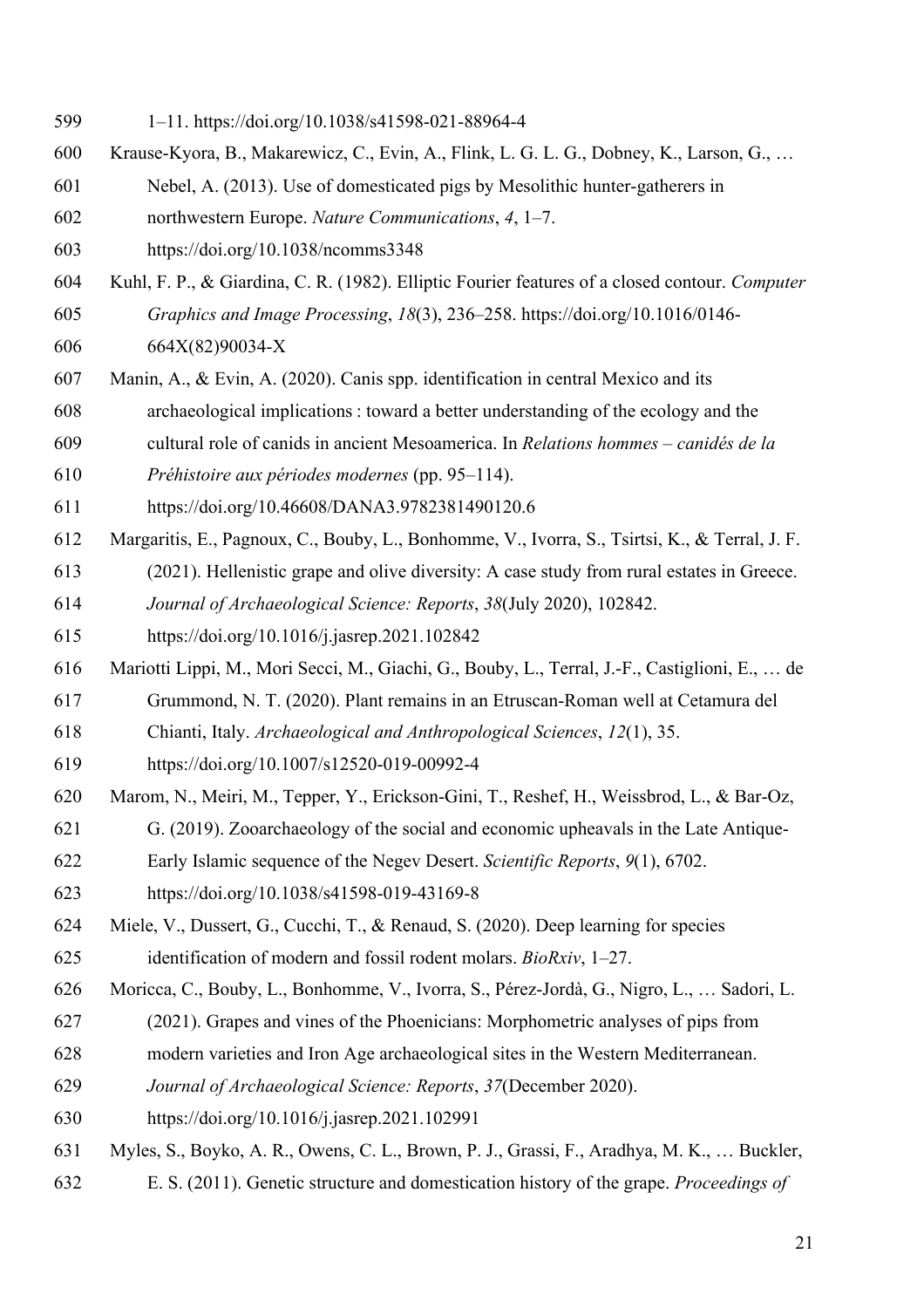- *the National Academy of Sciences*, *108*(9), 3530–3535.
- https://doi.org/10.1073/pnas.1009363108
- Neaux, D., Blanc, B., Ortiz, K., Locatelli, Y., Laurens, F., Baly, I., … Cucchi, T. (2020). How
- Changes in Functional Demands Associated with Captivity Affect the Skull Shape of a
- Wild Boar (Sus scrofa). *Evolutionary Biology*, (0123456789).
- https://doi.org/10.1007/s11692-020-09521-x
- Newton, C., Lorre, C., Sauvage, C., Ivorra, S., & Terral, J. F. (2014). On the origins and
- spread of Olea europaea L. (olive) domestication: Evidence for shape variation of olive
- stones at Ugarit, Late Bronze Age, Syria-a window on the Mediterranean Basin and on
- the westward diffusion of olive varieties. *Vegetation History and Archaeobotany*, *23*(5),

567–575. https://doi.org/10.1007/s00334-013-0412-4

- Newton, C., Terral, J. F., & Ivorra, S. (2006). The Egyptian olive (Olea europaea subsp.
- europaea) in the later first millennium BC: Origins and history using the morphometric
- analysis of olive stones. *Antiquity*, *80*(308), 405–414.
- https://doi.org/10.1017/S0003598X00093716
- Nistelberger, H. M., Smith, O., Wales, N., Star, B., & Boessenkool, S. (2016). The efficacy of high-throughput sequencing and target enrichment on charred archaeobotanical remains. *Scientific Reports*, *6*(1), 37347. https://doi.org/10.1038/srep37347
- Orrù, M., Grillo, O., Lovicu, G., Venora, G., & Bacchetta, G. (2013). Morphological
- characterisation of Vitis vinifera L. seeds by image analysis and comparison with
- archaeological remains. *Vegetation History and Archaeobotany*, *22*(3), 231–242.

https://doi.org/10.1007/s00334-012-0362-2

- Ottoni, C., Girdland Flink, L., Evin, A., Geörg, C., De Cupere, B., Van Neer, W., … Larson,
- G. (2013). Pig domestication and human-mediated dispersal in western eurasia revealed
- through ancient DNA and geometric morphometrics. *Molecular Biology and Evolution*,
- *30*(4), 824–832. https://doi.org/10.1093/molbev/mss261
- Owen, J., Dobney, K., Evin, A., Cucchi, T., Larson, G., & Strand Vidarsdottir, U. (2014). The
- zooarchaeological application of quantifying cranial shape differences in wild boar and
- domestic pigs (Sus scrofa) using 3D geometric morphometrics. *Journal of*
- *Archaeological Science*, *43*(1), 159–167. https://doi.org/10.1016/j.jas.2013.12.010
- Pagnoux, C., Bouby, L., Ivorra, S., Petit, C., Valamoti, S.-M., Pastor, T., … Terral, J.-F.
- (2015). Inferring the agrobiodiversity of Vitis vinifera L. (grapevine) in ancient Greece
- by comparative shape analysis of archaeological and modern seeds. *Vegetation History*
- *and Archaeobotany*, *24*(1), 75–84. https://doi.org/10.1007/s00334-014-0482-y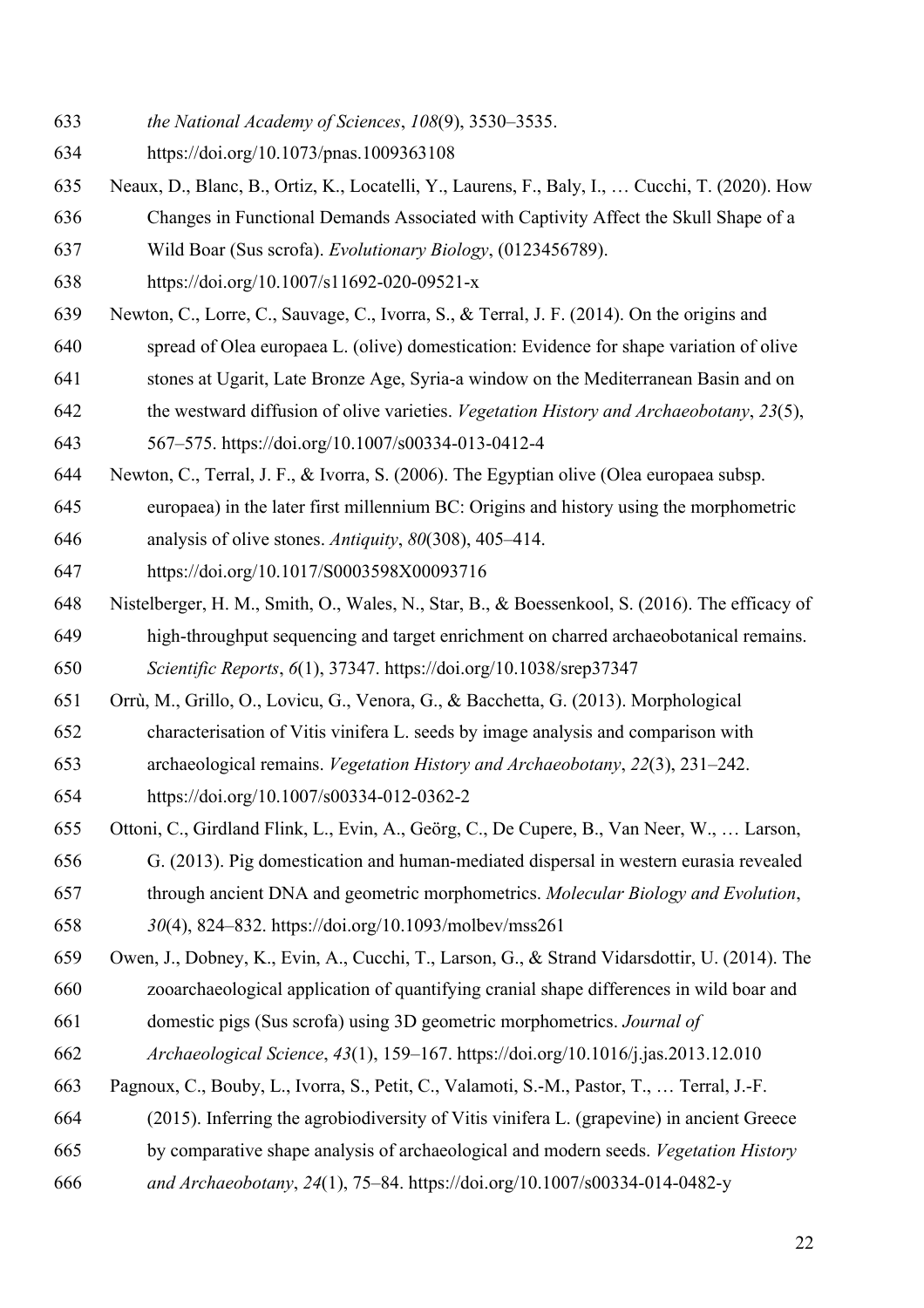J. F. (2021). Local domestication or diffusion? Insights into viticulture in Greece from Neolithic to Archaic times, using geometric morphometric analyses of archaeological grape seeds. *Journal of Archaeological Science*, *125*(May 2020). https://doi.org/10.1016/j.jas.2020.105263 Pelletier, M. (2019). Morphological diversity of wild rabbit populations: implications for archaeology and palaeontology. *Biological Journal of the Linnean Society*, *128*(1), 211– 224. https://doi.org/10.1093/biolinnean/blz074 Pelletier, M., Kotiaho, A., Niinimäki, S., & Salmi, A. K. (2020). Identifying early stages of reindeer domestication in the archaeological record: a 3D morphological investigation on forelimb bones of modern populations from Fennoscandia. *Archaeological and Anthropological Sciences*, *12*(8). https://doi.org/10.1007/s12520-020-01123-0 Pelletier, M., Kotiaho, A., Niinimäki, S., & Salmi, A. K. (2021). Impact of selection and domestication on hindlimb bones of modern reindeer populations: Archaeological implications for early reindeer management by Sámi in Fennoscandia. *Historical Biology*, *00*(00), 1–19. https://doi.org/10.1080/08912963.2021.1947268 Pilot, M., Greco, C., vonHoldt, B. M., Randi, E., Jędrzejewski, W., Sidorovich, V. E., … Wayne, R. K. (2018). Widespread, long-term admixture between grey wolves and domestic dogs across Eurasia and its implications for the conservation status of hybrids. *Evolutionary Applications*, *11*(5), 662–680. https://doi.org/10.1111/eva.12595 Pöllath, N., Alibert, P., Schafberg, R., & Peters, J. (2018). Striking new paths – Distinguishing ancient Ovis orientalis from its modern domestic descendant (Karakul breed) applying Geometric and traditional Morphometric approaches to the astragalus. In C. Çakırlar, J. Chahoud, R. Berthon, & S. E. Pilaar Birch (Eds.), *Archaeozoology of the Near East XII. Proceedings of the 12th International Symposium of the ICAZ Archaeozoology of Southwest Asia and Adjacent Areas Working Group, Groningen Institute of Archaeology, June 14-15 2015, University of Groningen, the Netherlan* (pp. 207–225). https://doi.org/10.2307/j.ctvggx2m4 Pöllath, N., Schafberg, R., & Peters, J. (2019). Astragalar morphology: Approaching the cultural trajectories of wild and domestic sheep applying Geometric Morphometrics.

Pagnoux, C., Bouby, L., Valamoti, S. M., Bonhomme, V., Ivorra, S., Gkatzogia, E., … Terral,

- *Journal of Archaeological Science: Reports*, *23*(November 2018), 810–821.
- https://doi.org/10.1016/j.jasrep.2018.12.004
- Price, M., & Evin, A. (2017). Long-term morphological changes and evolving human-pig relations in the northern Fertile Crescent from 11,000 to 2000 cal. bc. *Archaeological*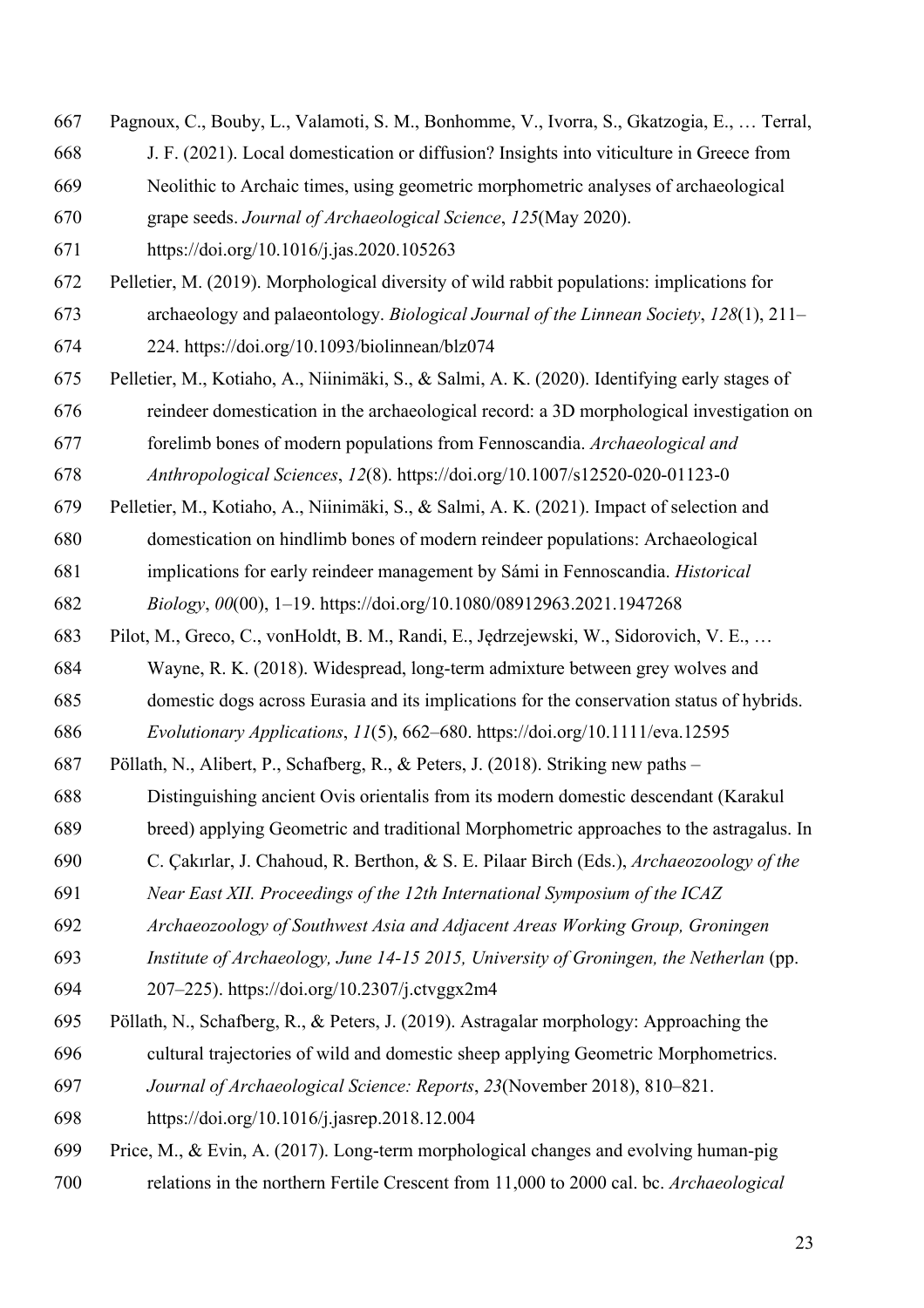- *and Anthropological Sciences*, *11*(1), 237–251. https://doi.org/10.1007/s12520-017- 0536-z
- Riaz, S., De Lorenzis, G., Velasco, D., Koehmstedt, A., Maghradze, D., Bobokashvili, Z., … Arroyo-Garcia, R. (2018). file:///C:/Users/yaseenkhan/Desktop/Predicti. *BMC Plant Biology*, *18*(1), 1–14.
- Rohlf, J. (1990). Fitting curves to outlines. Chapter 7. In *Proceedings of the Michigan Morphometrics Workshop*.
- Rohlf, J., & Marcus, L. (1993). A Revolution in Morphometrics. *Trends in Ecology and Evolution*, *8*(4), 129–132.
- Ros, J., Evin, A., Bouby, L., & Ruas, M.-P. (2014). Geometric morphometric analysis of
- grain shape and the identification of two-rowed barley (Hordeum vulgare subsp.

distichumL.) in southern France. *Journal of Archaeological Science*, *41*.

- https://doi.org/10.1016/j.jas.2013.09.015
- Ros, Jérome, Evin, A., Bouby, L., & Ruas, M.-P. (2014). Geometric morphometric analysis of
- grain shape and the identification of two-rowed barley (Hordeum vulgare subsp.
- distichum L.) in southern France. *Journal of Archaeological Science*, *41*, 568–575.
- https://doi.org/10.1016/j.jas.2013.09.015
- Sabato, D., Esteras, C., Grillo, O., Peña-Chocarro, L., Leida, C., Ucchesu, M., … Picó, B.
- (2019). Molecular and morphological characterisation of the oldest Cucumis melo L.
- seeds found in the Western Mediterranean Basin. *Archaeological and Anthropological Sciences*, *11*(3), 789–810. https://doi.org/10.1007/s12520-017-0560-z
- Sallon, S., Cherif, E., Chabrillange, N., Solowey, E., Gros-Balthazard, M., Ivorra, S., …
- Aberlenc, F. (2020). Origins and insights into the historic Judean date palm based on
- genetic analysis of germinated ancient seeds and morphometric studies. *Science*
- *Advances*, *6*(6), 1–11. https://doi.org/10.1126/sciadv.aax0384
- Schoenebeck, J. J., Hamilton-Dyer, S., Baxter, I. L., Schwarz, T., & Nussbaumer, M. (2021).
- From head to hind: Elucidating function through contrasting morphometrics of ancient
- and modern pedigree dogs. *Anatomical Record*, *304*(1), 63–77.
- https://doi.org/10.1002/ar.24412
- Schoenebeck, J. J., & Ostrander, E. A. (2013). The Genetics of Canine Skull Shape Variation. *Genetics*, *193*(2), 317–325. https://doi.org/10.1534/genetics.112.145284
- Seetah, K., Cardini, A., & Barker, G. (2016). A ' long-fuse domestication' of the horse?
- Tooth shape suggests explosive change in modern breeds compared with extinct
- populations and living Przewalski's horses. *The Holocene*, *26*(8), 1326–1333.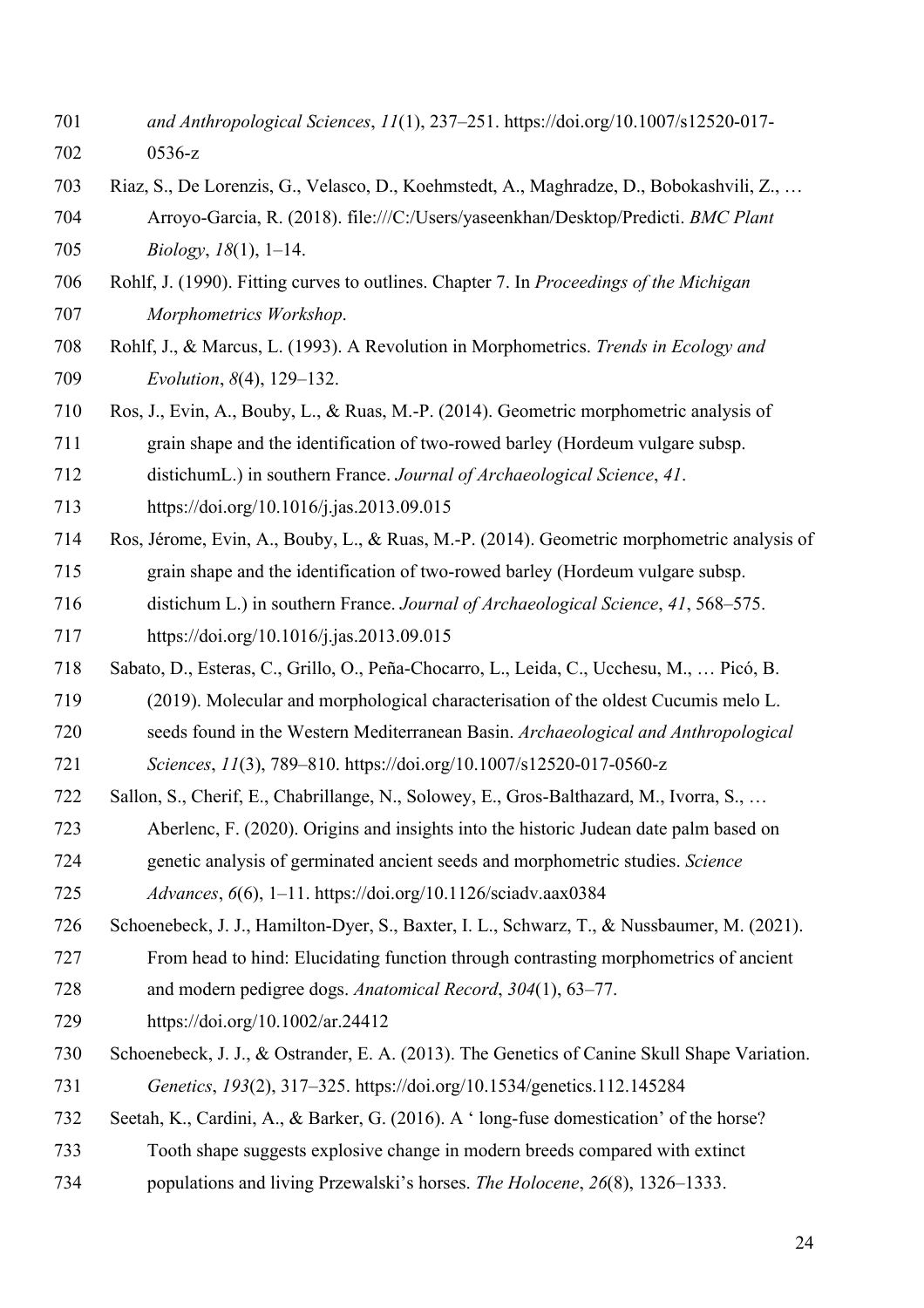- https://doi.org/10.1177/0959683616638436
- Tarongi, M., Bonhomme, V., Evin, A., Ivorra, S., López, D., Alonso, N., & Bouby, L. (2020).
- A new way of seeing pulses: preliminary results of geometric morphometric analyses of
- Iron Age seeds from the site of La Font de la Canya (Catalonia, Spain). *Vegetation*
- *History and Archaeobotany*, (0123456789). https://doi.org/10.1007/s00334-020-00801-2
- Terral, J.-F., Alonso, N., Buxó I Capdevila, R., Chatti, N., Fabre, L., Fiorentino, G., …
- Alibert, P. (2004). Historical biogeography of olive domestication (Olea europaea L.) as
- revealed by geometrical morphometry applied to biological and archaeological material.
- *Journal of Biogeography*, *31*(1), 63–77. https://doi.org/10.1046/j.0305-
- 0270.2003.01019.x
- Terral, J.-F., Bonhomme, V., Pagnoux, C., Ivorra, S., Newton, C., Paradis, L., … Galili, E.
- (2021). Shape Diversity of Olive Stone, Resulting from Domestication and
- Diversification, Unveils Traits of the Oldest Known, 7000-Years-Old Table Olives from
- Hishuley Carmel Site (Israel). *Agronomy*, *11*, 2187. https://doi.org/10.3390/
- agronomy11112187
- Terral, J.-F., Newton, C., Ivorra, S., Gros-Balthazard, M., de Morais, C. T., Picq, S., …
- Pintaud, J. C. (2012). Insights into the historical biogeography of the date palm (Phoenix
- dactylifera L.) using geometric morphometry of modern and ancient seeds. *Journal of*
- *Biogeography*, *39*(5), 929–941. https://doi.org/10.1111/j.1365-2699.2011.02649.x
- Terral, J.-F., Tabard, E., Bouby, L., Ivorra, S., Pastor, T., Figueiral, I., … This, P. (2010).
- Evolution and history of grapevine (Vitis vinifera) under domestication: new
- morphometric perspectives to understand seed domestication syndrome and reveal
- origins of ancient European cultivars. *Annals of Botany*, *105*(3), 443–455.
- https://doi.org/10.1093/aob/mcp298
- Ucchesu, M., Orrù, M., Grillo, O., Venora, G., Paglietti, G., Ardu, A., & Bacchetta, G.
- (2016). Predictive method for correct identification of archaeological charred grape
- seeds: Support for advances in knowledge of grape domestication process. *PLoS ONE*,
- *11*(2), 1–18. https://doi.org/10.1371/journal.pone.0149814
- Ucchesu, M., Orrù, M., Grillo, O., Venora, G., Usai, A., Serreli, P. F., & Bacchetta, G.
- (2015). Earliest evidence of a primitive cultivar of Vitis vinifera L. during the Bronze
- Age in Sardinia (Italy). *Vegetation History and Archaeobotany*, *24*(5), 587–600.
- https://doi.org/10.1007/s00334-014-0512-9
- Valamoti, S. M., Pagnoux, C., Ntinou, M., Bouby, L., Bonhomme, V., & Terral, J. F. (2020).
- More than meets the eye: new archaeobotanical evidence on Bronze Age viticulture and